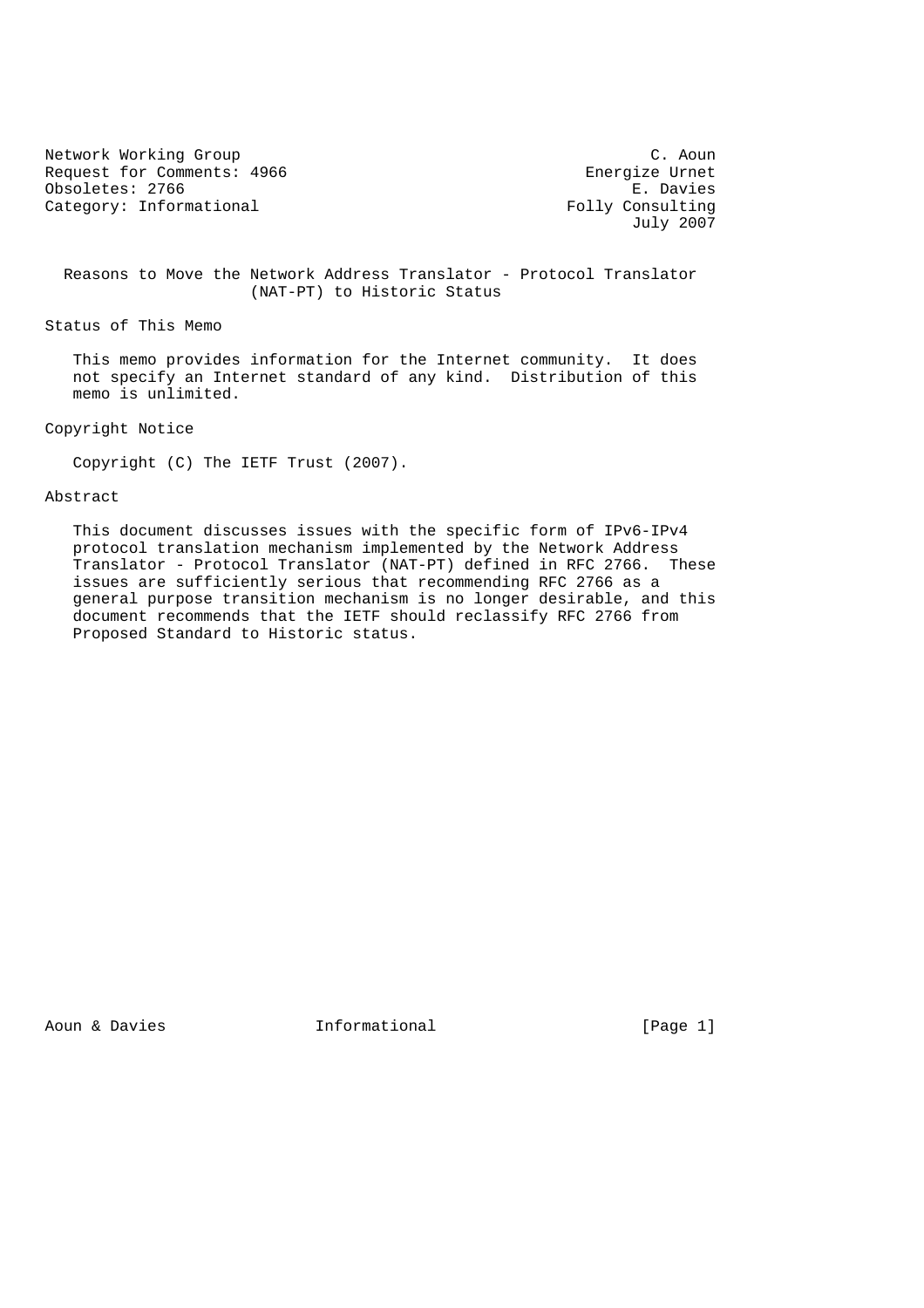# Table of Contents

| 1 <sub>1</sub> |                                                      | $\overline{3}$                                                                                                                                                                                                                                                                                                                                                                                                                                                                                                                                                                                                                                                                             |
|----------------|------------------------------------------------------|--------------------------------------------------------------------------------------------------------------------------------------------------------------------------------------------------------------------------------------------------------------------------------------------------------------------------------------------------------------------------------------------------------------------------------------------------------------------------------------------------------------------------------------------------------------------------------------------------------------------------------------------------------------------------------------------|
|                |                                                      |                                                                                                                                                                                                                                                                                                                                                                                                                                                                                                                                                                                                                                                                                            |
|                |                                                      | 7                                                                                                                                                                                                                                                                                                                                                                                                                                                                                                                                                                                                                                                                                          |
|                |                                                      | 8                                                                                                                                                                                                                                                                                                                                                                                                                                                                                                                                                                                                                                                                                          |
|                | NAT-PT Binding State Decay 8                         |                                                                                                                                                                                                                                                                                                                                                                                                                                                                                                                                                                                                                                                                                            |
|                | Loss of Information through Incompatible Semantics 9 |                                                                                                                                                                                                                                                                                                                                                                                                                                                                                                                                                                                                                                                                                            |
|                | NAT-PT and Fragmentation 10                          |                                                                                                                                                                                                                                                                                                                                                                                                                                                                                                                                                                                                                                                                                            |
|                | NAT-PT Interaction with SCTP and Multihoming 11      |                                                                                                                                                                                                                                                                                                                                                                                                                                                                                                                                                                                                                                                                                            |
|                | NAT-PT as a Proxy Correspondent Node for MIPv6 12    |                                                                                                                                                                                                                                                                                                                                                                                                                                                                                                                                                                                                                                                                                            |
| 2.8.           | NAT-PT and Multicast 12                              |                                                                                                                                                                                                                                                                                                                                                                                                                                                                                                                                                                                                                                                                                            |
|                |                                                      |                                                                                                                                                                                                                                                                                                                                                                                                                                                                                                                                                                                                                                                                                            |
| 3.1.           | Network Topology Constraints Implied by NAT-PT 13    |                                                                                                                                                                                                                                                                                                                                                                                                                                                                                                                                                                                                                                                                                            |
|                | Scalability and Single Point of Failure Concerns 14  |                                                                                                                                                                                                                                                                                                                                                                                                                                                                                                                                                                                                                                                                                            |
|                | Issues with Lack of Address Persistence 15           |                                                                                                                                                                                                                                                                                                                                                                                                                                                                                                                                                                                                                                                                                            |
| 3.4.           | DoS Attacks on Memory and Address/Port Pools 16      |                                                                                                                                                                                                                                                                                                                                                                                                                                                                                                                                                                                                                                                                                            |
|                |                                                      |                                                                                                                                                                                                                                                                                                                                                                                                                                                                                                                                                                                                                                                                                            |
| 4.1            | Address Selection Issues when Communicating with     |                                                                                                                                                                                                                                                                                                                                                                                                                                                                                                                                                                                                                                                                                            |
|                | Dual-Stack End-Hosts 16                              |                                                                                                                                                                                                                                                                                                                                                                                                                                                                                                                                                                                                                                                                                            |
|                |                                                      |                                                                                                                                                                                                                                                                                                                                                                                                                                                                                                                                                                                                                                                                                            |
|                |                                                      |                                                                                                                                                                                                                                                                                                                                                                                                                                                                                                                                                                                                                                                                                            |
|                |                                                      |                                                                                                                                                                                                                                                                                                                                                                                                                                                                                                                                                                                                                                                                                            |
|                |                                                      |                                                                                                                                                                                                                                                                                                                                                                                                                                                                                                                                                                                                                                                                                            |
| 5.             |                                                      |                                                                                                                                                                                                                                                                                                                                                                                                                                                                                                                                                                                                                                                                                            |
| б.             |                                                      |                                                                                                                                                                                                                                                                                                                                                                                                                                                                                                                                                                                                                                                                                            |
| 7.             |                                                      |                                                                                                                                                                                                                                                                                                                                                                                                                                                                                                                                                                                                                                                                                            |
| 8.             |                                                      |                                                                                                                                                                                                                                                                                                                                                                                                                                                                                                                                                                                                                                                                                            |
| 9.             |                                                      |                                                                                                                                                                                                                                                                                                                                                                                                                                                                                                                                                                                                                                                                                            |
|                |                                                      |                                                                                                                                                                                                                                                                                                                                                                                                                                                                                                                                                                                                                                                                                            |
|                |                                                      |                                                                                                                                                                                                                                                                                                                                                                                                                                                                                                                                                                                                                                                                                            |
|                |                                                      | 2. Issues Unrelated to an DNS-ALG 7<br>Issues with Protocols Embedding IP Addresses<br>2.1.<br>NAPT-PT Redirection Issues<br>2.2.<br>2.3.<br>2.4.<br>2.5.<br>2.6.<br>2.7.<br>3. Issues Exacerbated by the Use of DNS-ALG 13<br>3.2.<br>3.3.<br>4. Issues Directly Related to Use of DNS-ALG 16<br>Non-Global Validity of Translated RR Records 18<br>4.2.<br>4.3. Inappropriate Translation of Responses to A Queries 19<br>DNS-ALG and Multi-Addressed Nodes 19<br>4.4.<br>Limitations on Deployment of DNS Security Capabilities 19<br>4.5.<br>Impact on IPv6 Application Development 20<br>Security Considerations 20<br>9.1. Normative References 22<br>9.2. Informative References 23 |

Aoun & Davies Informational [Page 2]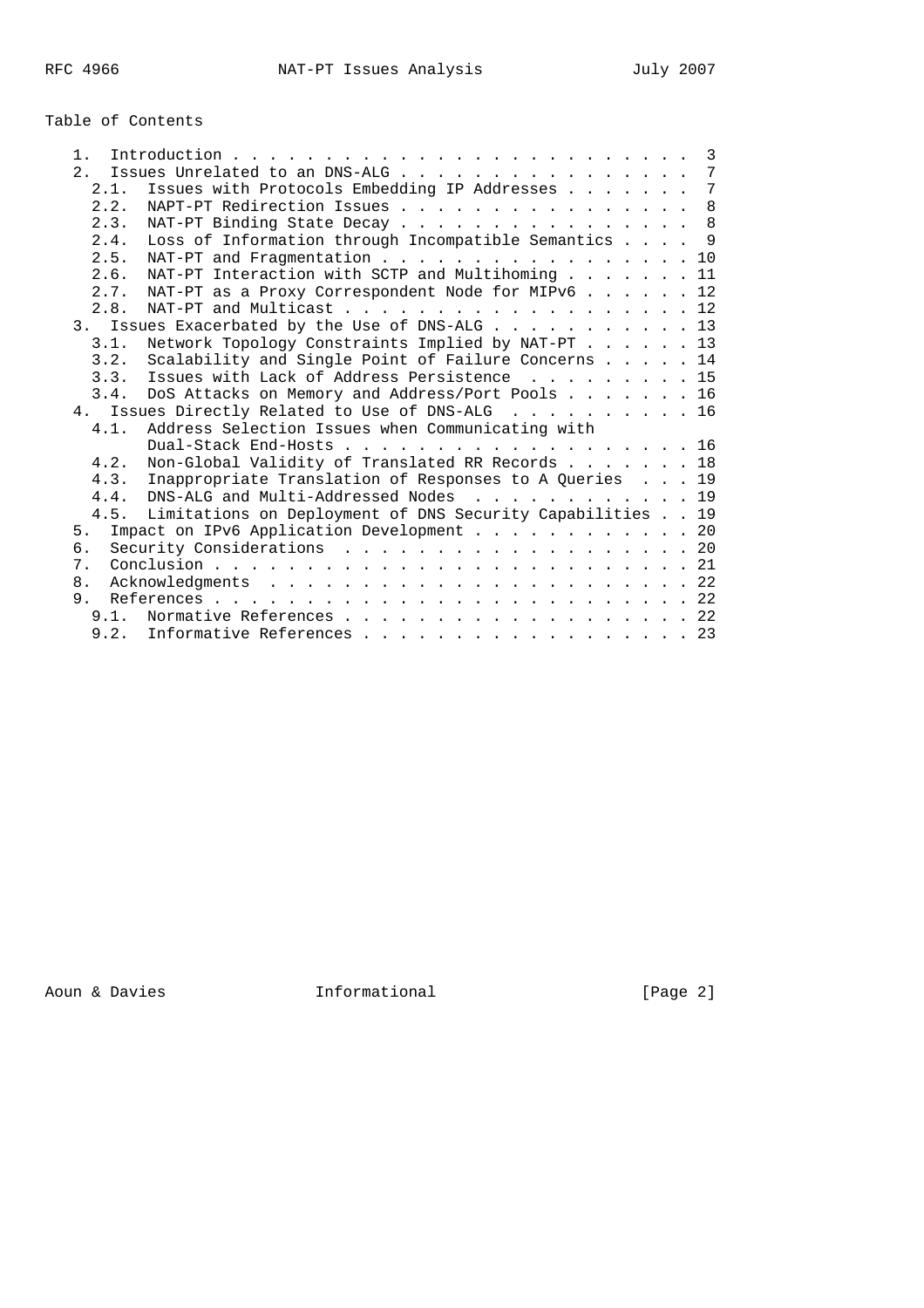## 1. Introduction

 The Network Address Translator - Protocol Translator (NAT-PT) document [RFC2766] defines a set of network-layer translation mechanisms designed to allow nodes that only support IPv4 to communicate with nodes that only support IPv6, during the transition to the use of IPv6 in the Internet.

 [RFC2766] specifies the basic NAT-PT, in which only addresses are translated, and the Network Address Port Translator - Protocol Translator (NAPT-PT), which also translates transport identifiers, allowing for greater economy of scarce IPv4 addresses. Protocol translation is performed using the Stateless IP/ICMP Translation Algorithm (SIIT) defined in [RFC2765]. In the following discussion, where the term "NAT-PT" is used unqualified, the discussion applies to both basic NAT-PT and NAPT-PT. "Basic NAT-PT" will be used if points apply to the basic address-only translator.

 A number of previous documents have raised issues with NAT-PT. This document will summarize these issues, note several other issues carried over from traditional IPv4 NATs, and identify some additional issues that have not been discussed elsewhere. Proposed solutions to the issues are mentioned and any resulting need for changes to the specification is identified.

 Whereas NAT is seen as an ongoing capability that is needed to work around the limited availability of globally unique IPv4 addresses, NAT-PT has a different status as a transition mechanism for IPv6. As such, NAT-PT should not be allowed to constrain the development of IPv6 applications or impose limitations on future developments of IPv6.

 This document draws the conclusion that the technical and operational difficulties resulting from these issues, especially the possible future constraints on the development of IPv6 networks (see Section 5), make it undesirable to recommend NAT-PT as described in [RFC2766] as a general purpose transition mechanism for intercommunication between IPv6 networks and IPv4 networks.

 Although the [RFC2766] form of packet translation is not generally applicable, it is likely that in some circumstances a node that can only support IPv4 will need to communicate with a node that can only support IPv6; this needs a translation mechanism of some kind. Although this may be better carried out by an application-level proxy or transport-layer translator, there may still be scenarios in which a revised, possibly restricted version of NAT-PT can be a suitable solution; accordingly, this document recommends that the IETF should reclassify RFC 2766 from Proposed Standard to Historic status to

Aoun & Davies **Informational** [Page 3]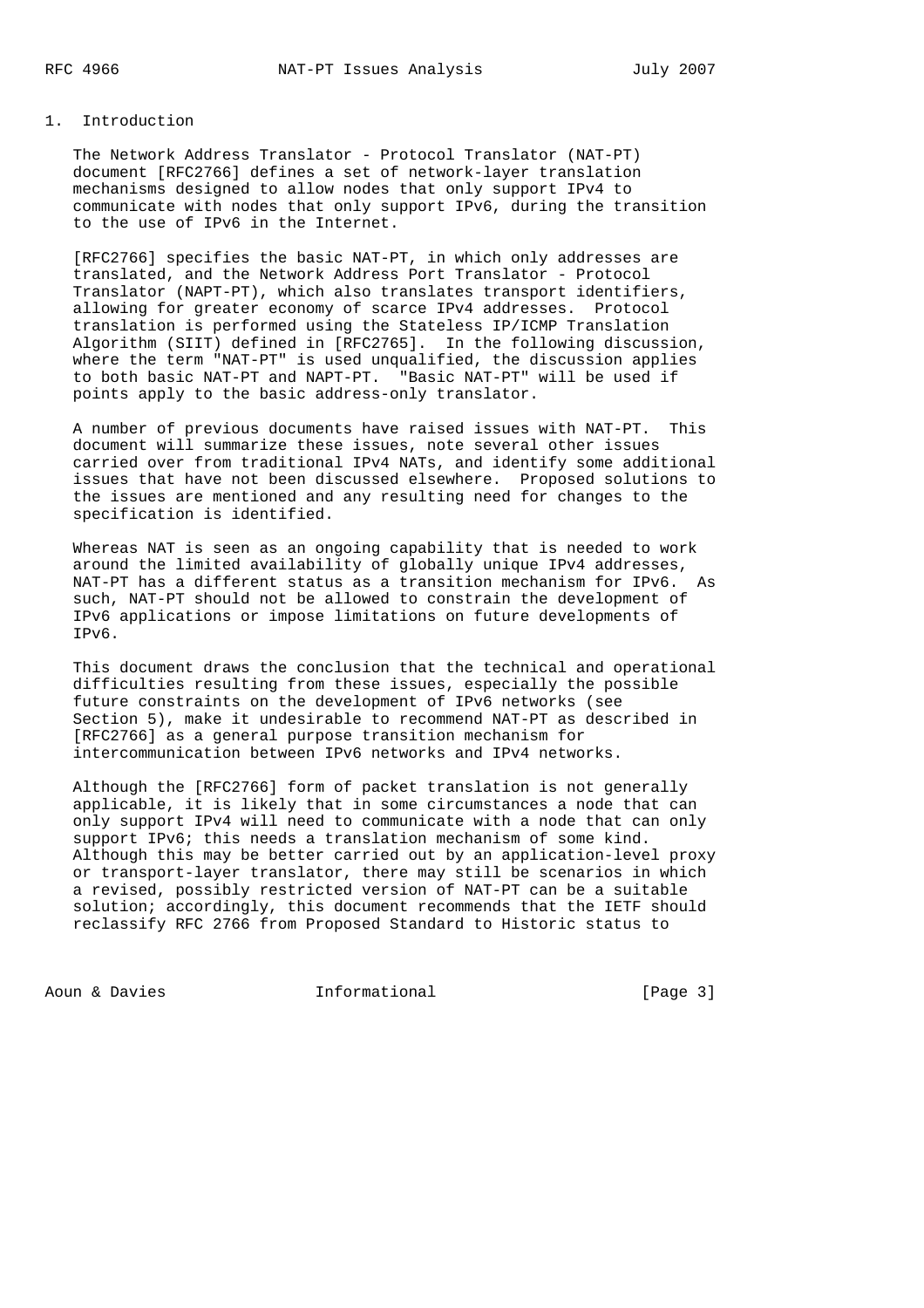avoid it from being used in inappropriate scenarios while any replacement is developed.

 The following documents relating directly to NAT-PT have been reviewed while drafting this document:

- o Network Address Translation Protocol Translation (NAT-PT) [RFC2766]
- o Stateless IP/ICMP Translation Algorithm (SIIT) [RFC2765]
- o NAT-PT Applicability Statement [NATP-APP]
- o Issues with NAT-PT DNS ALG (Application Layer Gateway) in RFC 2766 [DNS-ALG-ISSUES]
- o NAT-PT DNS ALG Solutions [DNS-ALG-SOL]
- o NAT-PT Security Considerations [NATPT-SEC]
- o Issues when Translating between IPv4 and IPv6 [TRANS-ISSUES]
- o IPv6-IPv4 Translation Mechanism for SIP-Based Services in Third Generation Partnership Project (3GPP) Networks [3GPP-TRANS]
- o Analysis on IPv6 Transition in 3GPP Networks [RFC4215]
- o Considerations for Mobile IP Support in NAT-PT [NATPT-MOB]
- o An IPv6-IPv4 Multicast Translator based on Internet Group Management Protocol / Multicast Listener Discovery (IGMP/MLD) Proxying (mtp) [MTP]
- o An IPv4-IPv6 Multicast Gateway [MCASTGW]
- o Scalable mNAT-PT Solution [MUL-NATPT]

 Because the majority of the documents containing discussions of the issues are documents that are unlikely to become RFCs, the issues are summarized here to avoid the need for normative references.

 Some additional issues can be inferred from corresponding issues known to exist in 'traditional' IPv4 NATs. The following documents are relevant:

Aoun & Davies **Informational Constructional** [Page 4]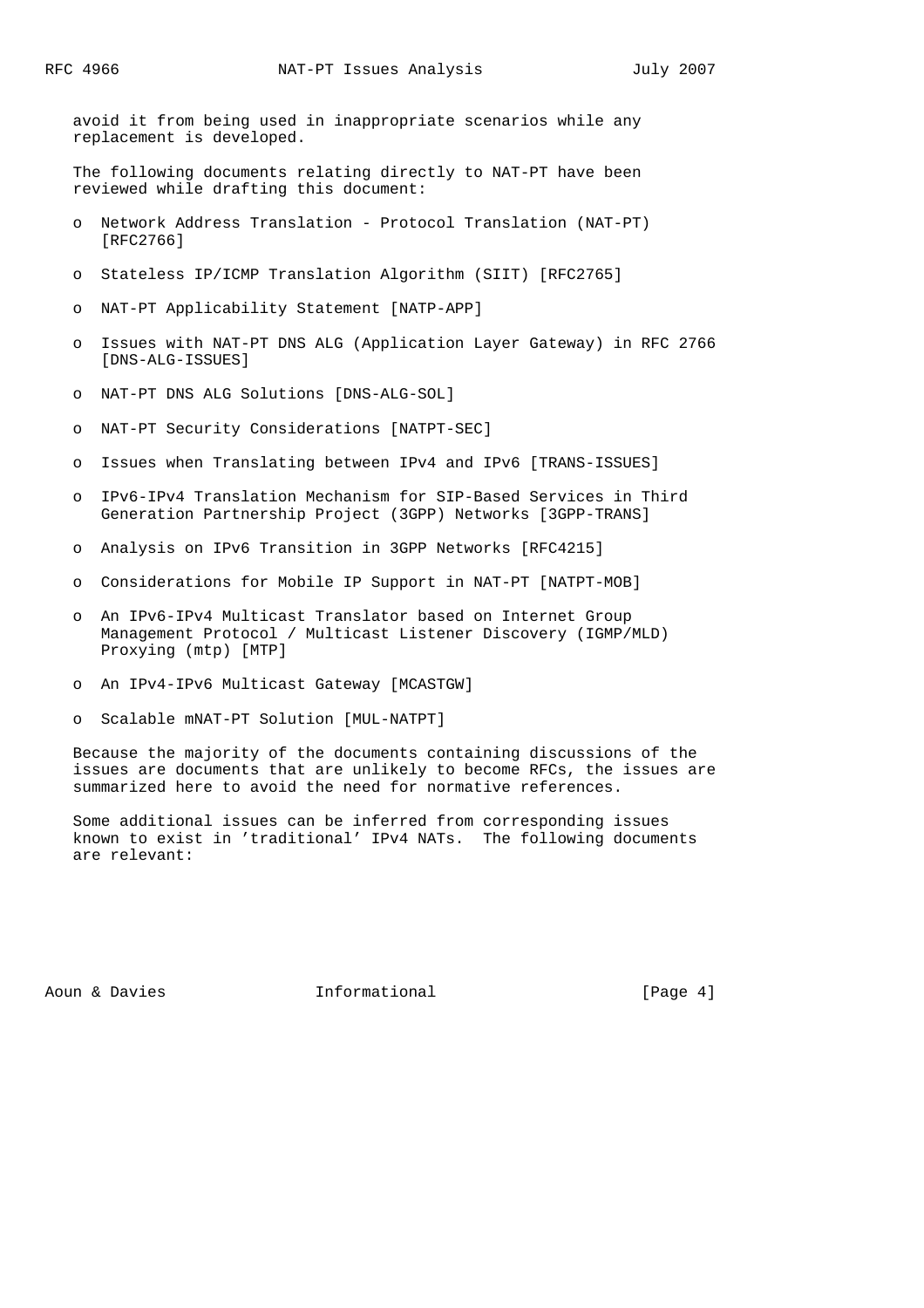- o Protocol Complications with the IP Network Address Translator [RFC3027]
- o IP Network Address Translator (NAT) Terminology and Considerations [RFC2663]

 There is some ambiguity in [RFC2766] about whether the Application Layer Gateway (ALG) for DNS (referred to as DNS-ALG in this document) is an integral and mandatory part of the specification. The ambiguity arises mainly from the first section of the applicability section (Section 8), which appears to imply that 'simple' use of NAT-PT could avoid the use of the DNS-ALG.

 This is important because a number of the major issues arise from the interactions between DNS and NAT-PT. However, detailed inspection of [RFC2766] shows that the 'simple' case has not been worked out and it is unclear how information about the address translation could be passed to the hosts in the absence of the DNS-ALG. Therefore, this document assumes that the DNS-ALG is an integral part of NAT-PT; accordingly, issues with the DNS-ALG must be considered as issues for the whole specification.

 Note that issues not specifically related to the use of the DNS-ALG will apply to any network-layer translation scheme, including any based on the SIIT algorithm [RFC2765]. In the event that new forms of a translator are developed as alternatives to NAT-PT, the generic issues relevant to all IPv6-IPv4 translators should be borne in mind.

 Issues raised with IPv6-IPv4 translators in general and NAT-PT in particular can be categorized as follows:

- o Issues that are independent of the use of a DNS-ALG and are, therefore, applicable to any form of an IPv6-IPv4 translator:
	- \* Disruption of all protocols that embed IP addresses (and/or ports) in packet payloads or apply integrity mechanisms using IP addresses (and ports).
	- \* Inability to redirect traffic for protocols that lack demultiplexing capabilities or are not built on top of specific transport-layer protocols in situations where one NAPT-PT is translating for multiple IPv6 hosts.
	- \* Requirement for applications to use keepalive mechanisms to workaround connectivity issues caused by premature NAT-PT state timeout.

Aoun & Davies **Informational** (Page 5)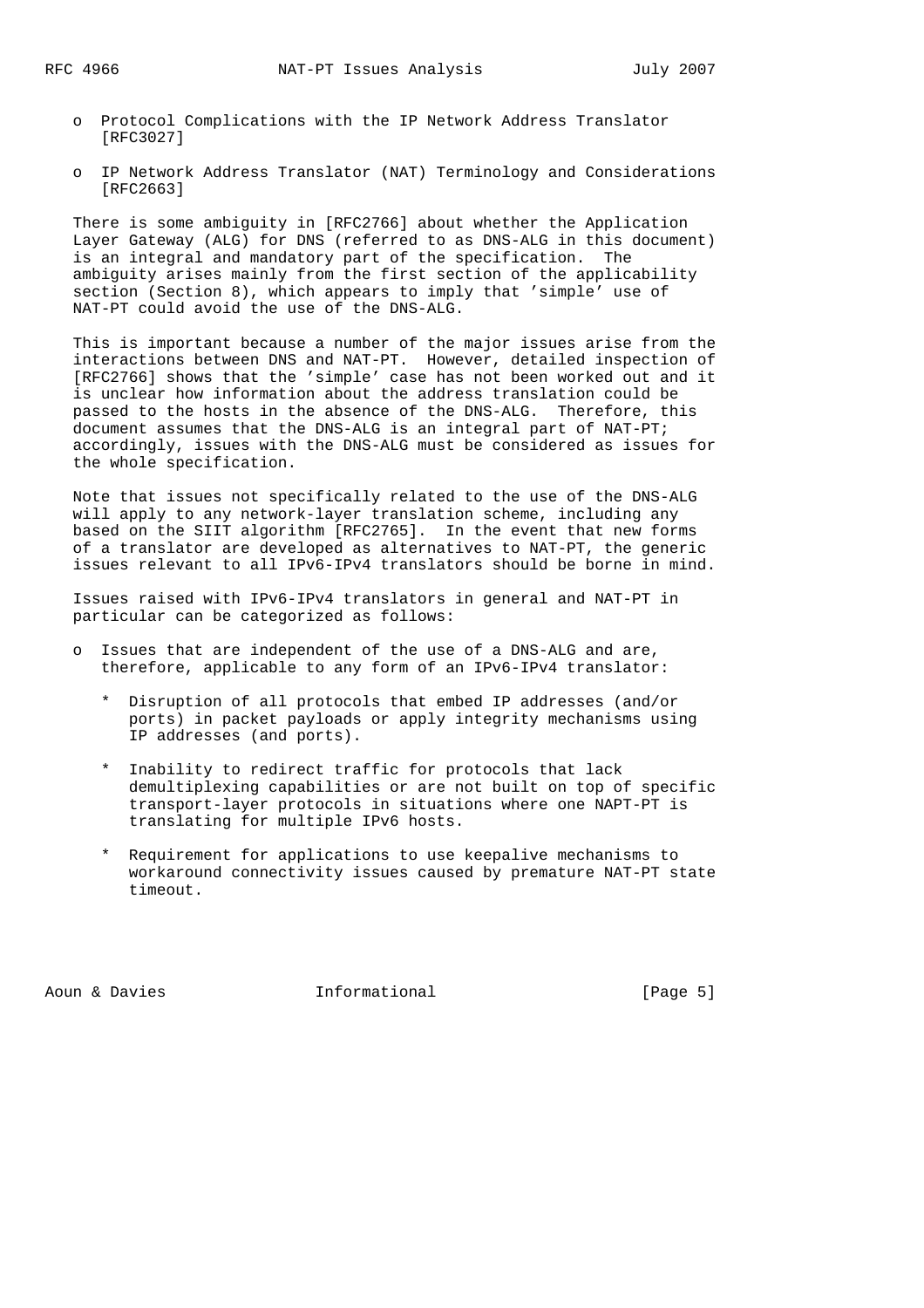- \* Loss of information due to incompatible semantics between IPv4 and IPv6 versions of headers and protocols.
- \* Need for additional state and/or packet reconstruction in NAPT-PT translators dealing with packet fragmentation.
- \* Interaction with SCTP and multihoming.
- \* Need for NAT-PT to act as proxy for correspondent node when IPv6 node is mobile, with consequent restrictions on mobility.
- \* NAT-PT not being able to handle multicast traffic.
- Issues that are exacerbated by the use of a DNS-ALG and are, therefore, also applicable to any form of an IPv6-IPv4 translator:
	- \* Constraints on network topology.
	- \* Scalability concerns together with introduction of a single point of failure and a security attack nexus.
- \* Lack of address mapping persistence: Some applications require address retention between sessions. The user traffic will be disrupted if a different mapping is used. The use of the DNS- ALG to create address mappings with limited lifetimes means that applications must start using the address shortly after the mapping is created, as well as keep it alive once they start using it.
	- \* Creation of a DoS (Denial of Service) threat relating to exhaustion of memory and address/port pool resources on the translator.
	- o Issues that result from the use of a DNS-ALG and are, therefore, specific to NAT-PT as defined in [RFC2766]:
		- \* Address selection issues when either the internal or external hosts implement both IPv4 and IPv6.
		- \* Restricted validity of translated DNS records: a translated record may be forwarded to an application that cannot use it.
		- \* Inappropriate translation of responses to A queries from IPv6 nodes.

Aoun & Davies **Informational** (Page 6)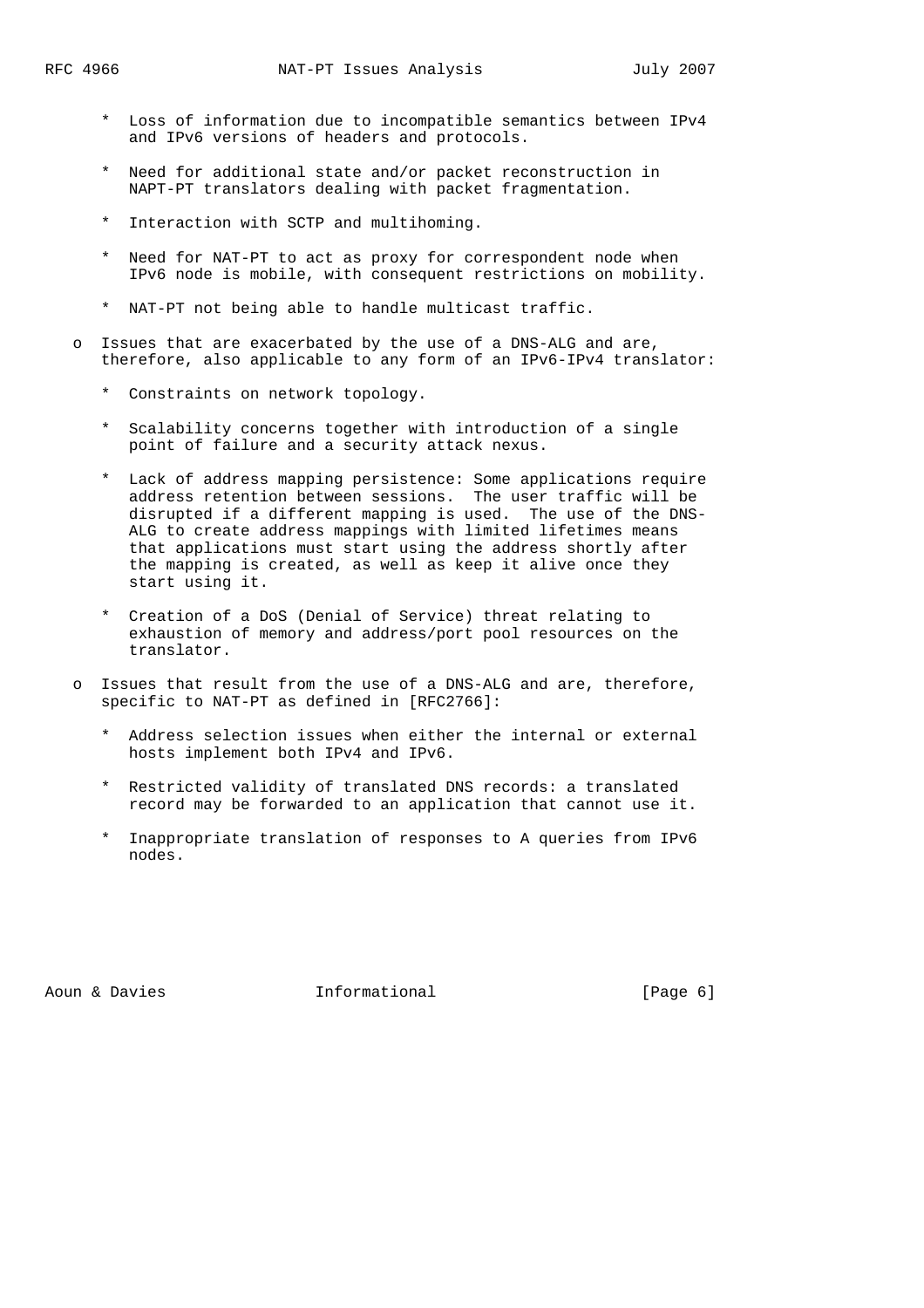- \* Address selection issues and resource consumption in a DNS-ALG with multi-addressed nodes.
- \* Limitations on DNS security capabilities when using a DNS-ALG.

 Section 2, Section 3 and Section 4 discuss these groups of issues. Section 5 examines the consequences of deploying NAT-PT for application developers and the long term effects of NAT-PT (or any form of generally deployed IPv6-IPv4 translator) on the further development of IPv6.

 The terminology used in this document is defined in [RFC2663], [RFC2766], and [RFC3314].

- 2. Issues Unrelated to an DNS-ALG
- 2.1. Issues with Protocols Embedding IP Addresses

 It is well known from work on IPv4 NATs (see Section 8 of [RFC2663] and [RFC3027]) that the large class of protocols that embed numeric IP addresses in their payloads either cannot work through NATs or require specific ALGs as helpers to translate the payloads in line with the address and port translations. The same set of protocols cannot pass through NAT-PT. The problem is exacerbated because the IPv6 and IPv4 addresses are of different lengths, so that packet lengths as well as packet contents are altered. [RFC2766] describes the consequences as part of the description of the FTP ALG. Similar workarounds are needed for all protocols with embedded IP addresses that run over TCP transports.

 The issues raised in Sections 2 and 3 of [RFC2663], relating to the authentication and encryption with NAT, are also applicable to NAT-PT.

 Implementing a suite of ALGs requires that NAT-PT equipment includes the logic for each of the relevant protocols. Most of these protocols are continuously evolving, requiring continual and coordinated updates of the ALGs to keep them in step.

 Assuming that the NAT-PT contains a colocated ALG for one of the relevant protocols, the ALG could replace the embedded IP addresses and ports. However, this replacement can only happen if no cryptographic integrity mechanism is used and the protocol messages are sent in the clear (i.e., not encrypted).

 A possible workaround relies on the NAT-PT being party to the security association used to provide authentication and/or encryption. NAT-PT would then be aware of the cryptographic

Aoun & Davies **Informational Constanting Exercise** [Page 7]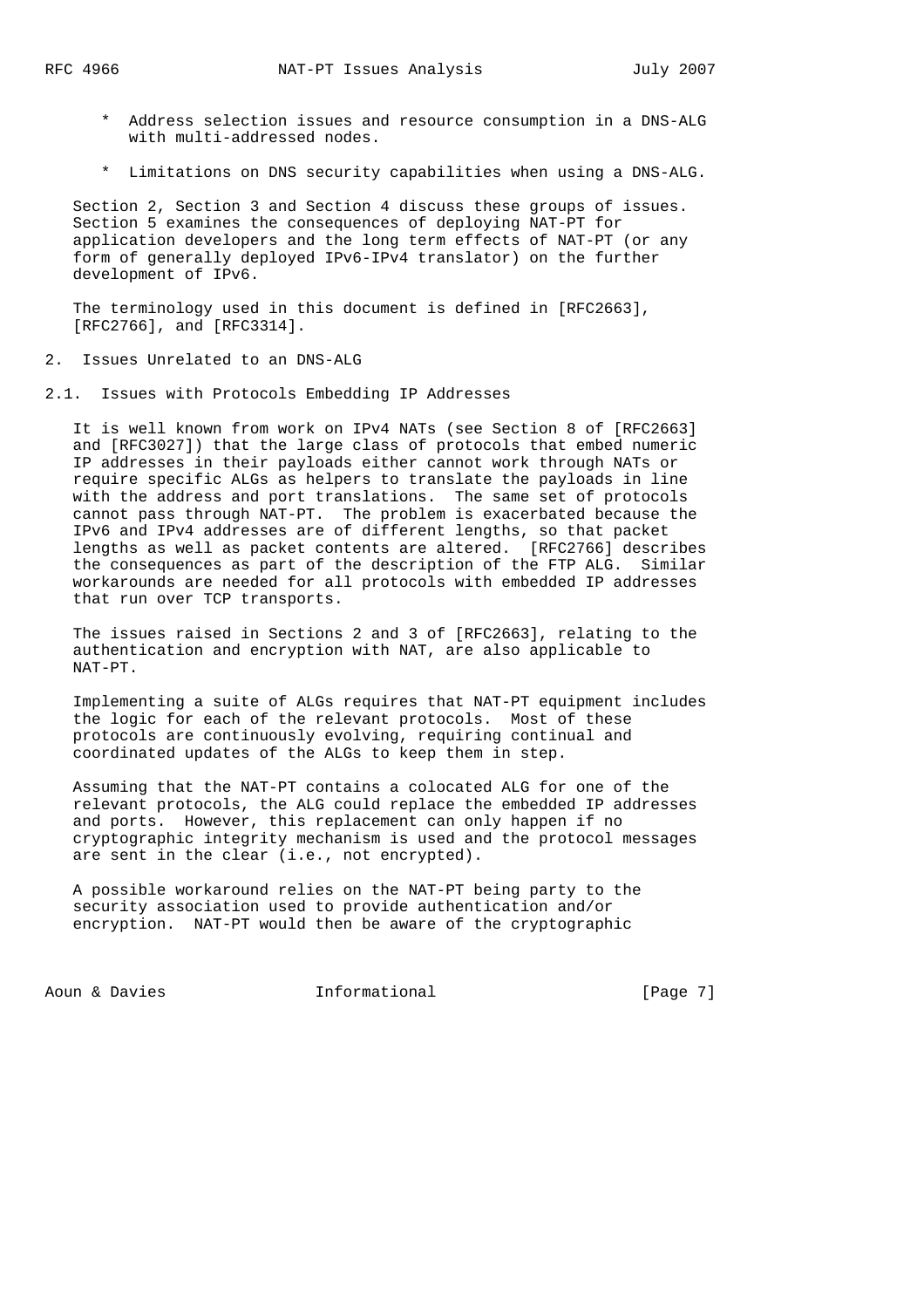algorithms and keys used to secure the traffic. It could then modify and re-secure the packets; this would certainly complicate network operations and provide additional points of security vulnerability.

 Unless UDP encapsulation is used for IPsec [RFC3498], traffic using IPsec AH (Authentication Header), in transport and tunnel mode, and IPsec ESP (Encapsulating Security Payload), in transport mode, is unable to be carried through NAT-PT without terminating the security associations on the NAT-PT, due to their usage of cryptographic integrity protection.

A related issue with DNS security is discussed in Section 4.5.

#### 2.2. NAPT-PT Redirection Issues

 Section 4.2 of [RFC3027] discusses problems specific to RSVP and NATs, one of which is actually a more generic problem for all port translators. When several end-hosts are using a single NAPT-PT box, protocols that do not have a demultiplexing capability similar to transport-layer port numbers may be unable to work through NAPT-PT (and any other port translator) because there is nothing for NAPT-PT to use to identify the correct binding.

 This type of issue affects IPsec encrypted packets where the transport port is not visible (although it might be possible to use the Security Parameter Index (SPI) as an alternative demultiplexer), and protocols, such as RSVP, which are carried directly in IP datagrams rather than using a standard transport-layer protocol such as TCP or UDP. In the case of RSVP, packets going from the IPv4 domain to the IPv6 domain do not necessarily carry a suitable demultiplexing field, because the port fields in the flow identifier and traffic specifications are optional.

 Several ad hoc workarounds could be used to solve the demultiplexing issues, however in most cases these solutions are not documented anywhere, which could lead to non-deterministic and undesirable behavior (for example, such workarounds often assume particular network topologies, etc., in order to function correctly; if the assumptions are not met in a deployment, the workaround may not work as expected).

 This issue is closely related to the fragmentation issue described in Section 2.5.

## 2.3. NAT-PT Binding State Decay

 NAT-PT will generally use dynamically created bindings to reduce the need for IPv4 addresses both for basic NAT-PT and NAPT-PT. Both

Aoun & Davies **Informational** (Page 8)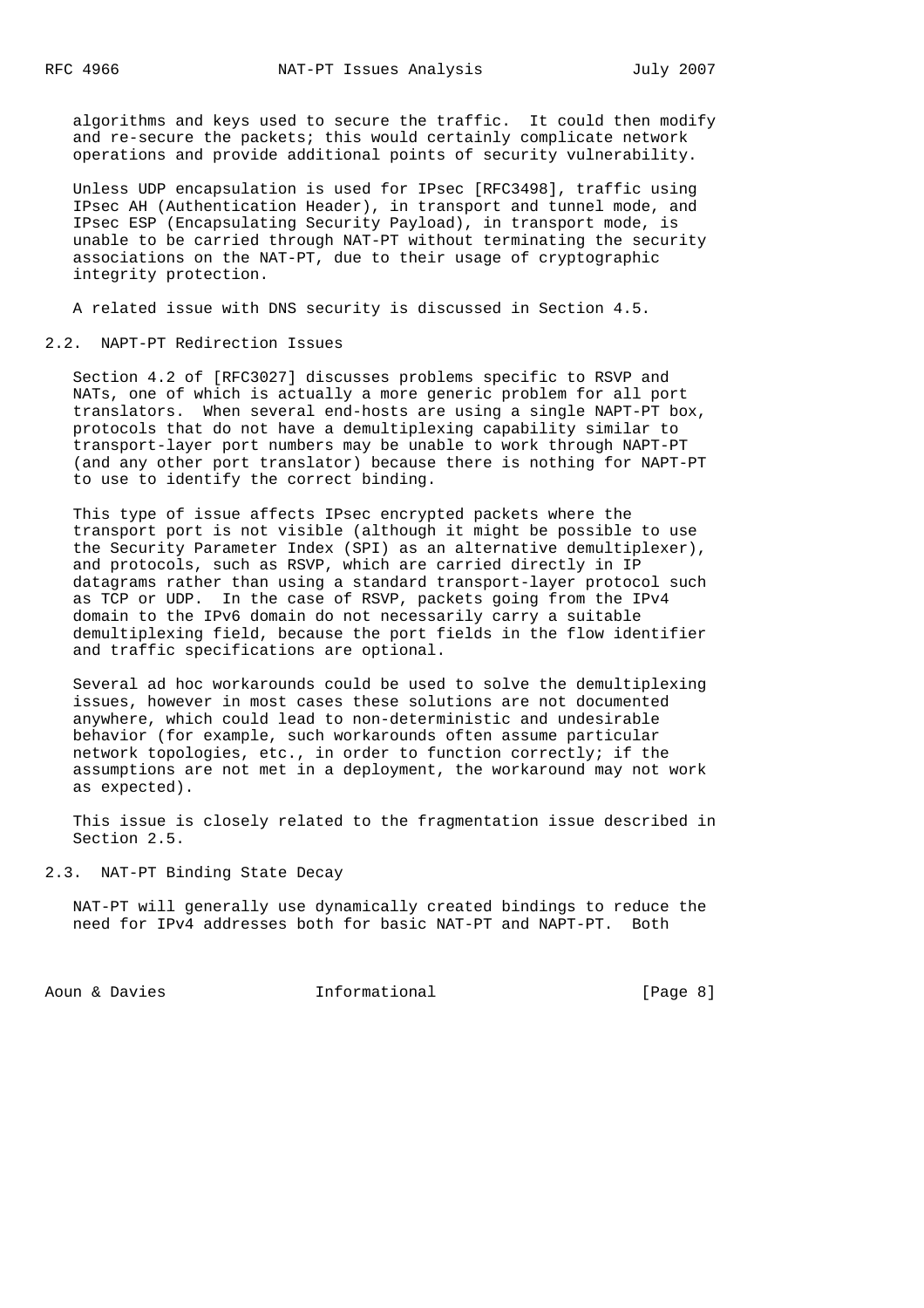basic NAT-PT and NAPT-PT use soft state mechanisms to manage the address and, in the case of NAPT-PT, port pools are used for dynamically created address bindings. This allows all types of NAT-PT boxes to operate autonomously without requiring clients to signal, either implicitly or explicitly, that a binding is no longer required. In any case, without soft state timeouts, network and application unreliability would inevitably lead to leaks, eventually causing address or port pool exhaustion.

 For a dynamic binding to persist for longer than the soft state timeout, packets must be sent periodically from one side of the NAT-PT to the other (the direction is not specified by the NAT-PT specification). If no packets are sent in the proper direction, the NAT-PT binding will not be refreshed and the application connection will be broken. Hence, all applications need to maintain their NAT-PT bindings during long idle periods by incorporating a keepalive mechanism, which may not be possible for legacy systems.

 Also, [RFC2766] does not specify how to choose timeouts for bindings. As discussed in [RFC2663] for traditional NATs, selecting suitable values is a matter of heuristics, and coordinating with application expectations may be impossible.

2.4. Loss of Information through Incompatible Semantics

 NAT-PT reuses the SIIT header and protocol translations defined in [RFC2765]. Mismatches in semantics between IPv4 and IPv6 versions can lead to loss of information when packets are translated. Three issues arising from this are:

- o There is no equivalent in IPv4 for the flow label field of the IPv6 header. Hence, any special treatment of packets based on flow label patterns cannot be propagated into the IPv4 domain.
- o IPv6 extension headers provide flexibility for future improvements in the IP protocol suite and new headers that do not have equivalents in IPv4 may be defined. In practice, some existing extensions such as routing headers and mobility extensions are not translatable.
- o As described in Section 2.2 of [NATP-APP], there are no equivalents in IPv6 for some ICMP(v4) messages, while for others (notably the 'Parameter Problem' messages) the semantics are not equivalent. Translation of such messages may lead to the loss of information. However, this issue may not be very severe because the error messages relate to packets that have been translated by NAT-PT rather than by arbitrary packets. If the NAT-PT is

Aoun & Davies **Informational** (Page 9)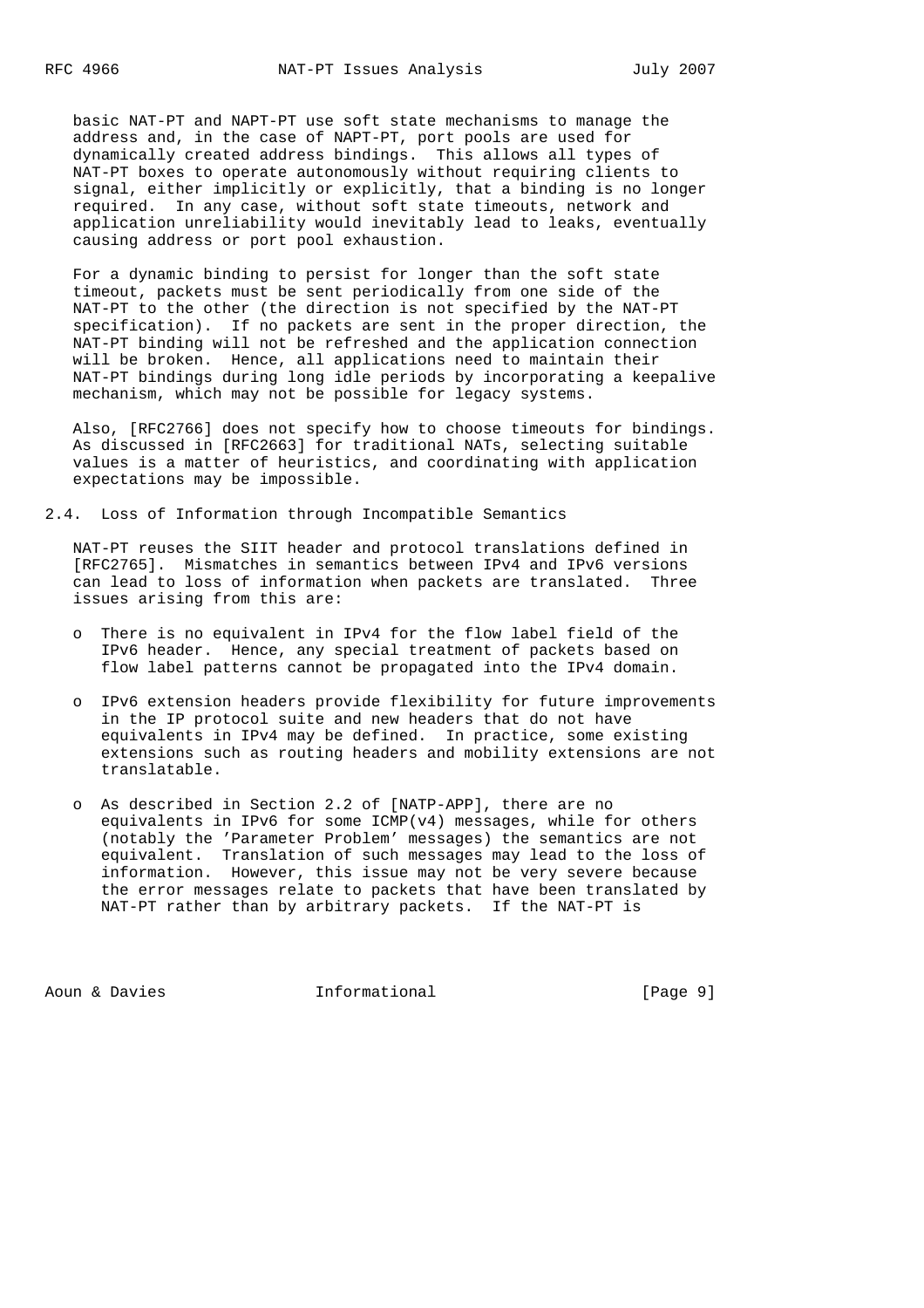functioning correctly, there is, for example, no reason why IPv6 packets with unusual extension headers or options should be generated.

 Loss of information in any of these cases could be a constraint to certain applications.

 A related matter concerns the propagation of the Differentiated Services Code Point (DSCP). NAT-PT and SIIT simply copy the DSCP field when translating packets. Accordingly, the IPv4 and IPv6 domains must have equivalent Per-Hop Behaviors for the same code point, or alternative means must be in place to translate the DSCP between domains.

### 2.5. NAT-PT and Fragmentation

 As mentioned in [RFC3027], simple port translators are unable to translate packet fragments, other than the first, from a fragmented packet, because subsequent fragments do not contain the port number information.

 This means that, in general, fragmentation cannot be allowed for any traffic that traverses a NAPT-PT. One attempted workaround requires the NAPT-PT to maintain state information derived from the first fragment until all fragments of the packet have transited the NAPT-PT. This is not a complete solution because fragment misordering could lead to the first fragment appearing at the NAPT-PT after later fragments. Consequently, the NAPT-PT would not have the information needed to translate the fragments received before the first.

 Although it would not be expected in normal operation, NAPT-PT needs to be proofed against receiving short first fragments that don't contain the transport port numbers. Note that such packets are a problem for many forms of stateful packet inspection applied to IPv6 packets. The current specifications of IPv6 do not mandate (1) any minimum packet size beyond the need to carry the unfragmentable part (which doesn't include the transport port numbers) or (2) reassembly rules to minimize the effects of overlapping fragments. Thus, IPv6 is open to the sort of attacks described in [RFC1858] and [RFC3128].

 An additional concern arises when a fragmented IPv4 UDP packet, which does not have a transport-layer checksum, traverses any type of NAT-PT box. As described in [RFC2766], the NAT-PT has to reconstruct the whole packet so that it can calculate the checksum needed for the translated IPv6 packet. This can result in a significant delay to the packet, especially if it has to be re-fragmented before transmission on the IPv6 side.

Aoun & Davies **Informational** [Page 10]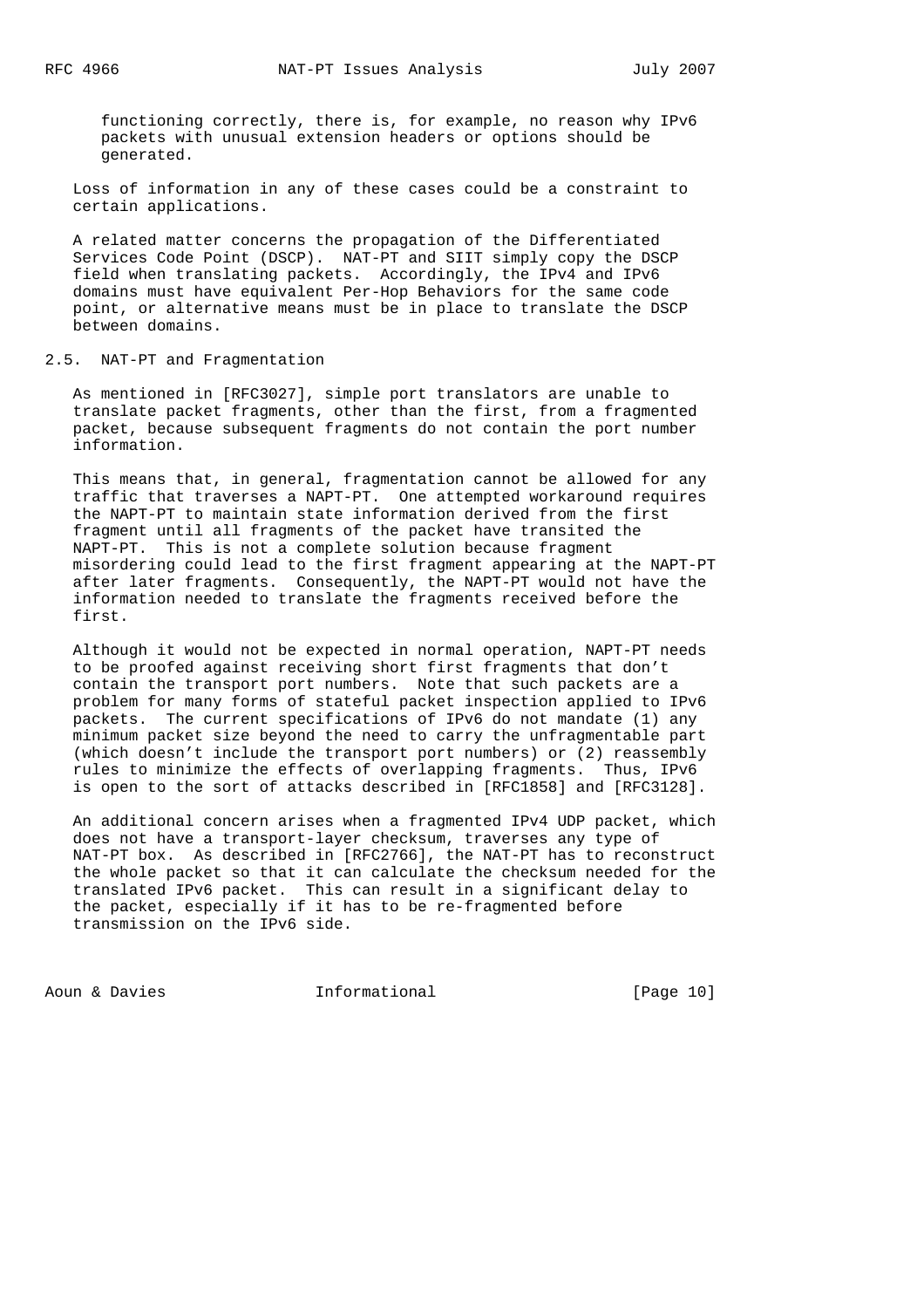If NAT-PT boxes reassembled all incoming fragmented packets (both from the IPv4 and IPv6 directions) in the same way they have to for unchecksummed IPv4 UDP packets, this would be a solution to the first problem. The resource cost would be considerable apart from the potential delay problem if the outgoing packet has to be re fragmented. In any case, fragmentation would mean that the NAT-PT would consume extra memory and CPU resources, making the NAT-PT even less scalable (see Section 3.2).

 Packet reassembly in a NAT-PT box also opens up the possibility of various fragment-related security attacks. Some of these are analogous to attacks identified for IPv4. Of particular concern is a DoS attack based on sending large numbers of small fragments without a terminating last fragment, which would potentially overload the reconstruction buffers and consume large amounts of CPU resources.

#### 2.6. NAT-PT Interaction with SCTP and Multihoming

 The Stream Control Transmission Protocol (SCTP) [RFC2960] is a transport protocol, which has been standardized since SIIT was specified. SIIT does not explicitly cover the translation of SCTP, but SCTP uses transport port numbers in the same way that UDP and TCP do, so similar techniques can be used when translating SCTP packets.

 However, SCTP also supports multihoming. During connection setup, SCTP control packets carry embedded addresses that would have to be translated. This would also require that the types of the options fields in the SCTP control packets be changed with consequent changes to packet length; the transport checksum would also have to be recalculated. The ramifications of multihoming as it might interact with NAT-PT have not been fully explored. Because of the 'chunked' nature of data transfer, it does not appear that that state would have to be maintained to relate packets transmitted using the different IP addresses associated with the connection.

 Even if these technical issues can be overcome, using SCTP in a NAT-PT environment may effectively nullify the multihoming advantages of SCTP if all the connections run through the same NAT-PT. The consequences of running a multihomed network with separate NAT-PT boxes associated with each of the 'homes' have not been fully explored, but one issue that will arise is described in Section 4.4. SCTP will need an associated "ALG" -- actually a Transport Layer Gateway -- to handle the packet payload modifications. If it turns out that that state is required, the state would have to be distributed and synchronized across several NAT-PT boxes in a multihomed environment.

Aoun & Davies **Informational** [Page 11]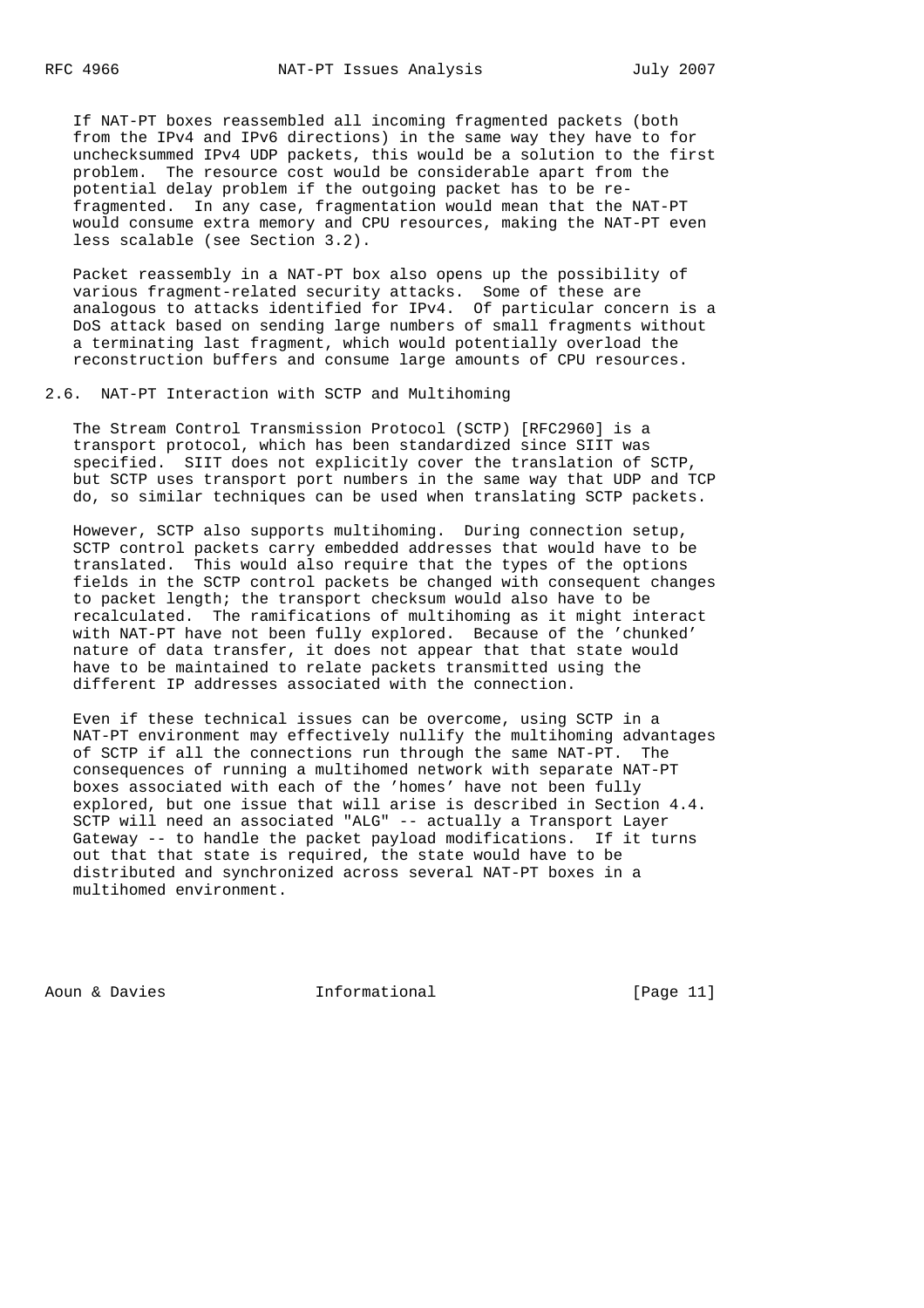SCTP running through NAT-PT in a multihomed environment is also incompatible with IPsec as described in Section 2.1.

2.7. NAT-PT as a Proxy Correspondent Node for MIPv6

 As discussed in [NATPT-MOB], it is not possible to propagate Mobile IPv6 (MIPv6) control messages into the IPv4 domain. According to the IPv6 Node Requirements [RFC4294], IPv6 nodes should normally be prepared to support the route optimization mechanisms needed in a correspondent node. If communications from an IPv6 mobile node are traversing a NAT-PT, the destination IPv4 node will certainly not be able to support the correspondent node features needed for route optimization.

This can be resolved in two ways:

- o The NAT-PT can discard messages and headers relating to changes of care-of addresses, including reverse routing checks. Communications with the mobile node will continue through the home agent without route optimization. This is clearly sub-optimal, but communication should remain possible.
- o Additional functionality could be implemented in the NAT-PT to allow it to function as a proxy correspondent node for all IPv4 nodes for which it has bindings. This scheme adds considerably to the complexity of NAT-PT. Depending on the routability of the IPv6 PREFIX used for translated IPv4 addresses, it may also limit the extent of mobility of the mobile node: all communications to the IPv4 destination have to go through the same NAT-PT, even if the mobile node moves to a network that does not have direct IPv6 connectivity with the NAT-PT.

 In both cases, the existing NAT-PT specification would need to be extended to deal with IPv6 mobile nodes, and neither is a fully satisfactory solution.

#### 2.8. NAT-PT and Multicast

 SIIT [RFC2765] cannot handle the translation of multicast packets and NAT-PT does not discuss a way to map multicast addresses between IPv4 and IPv6. Some separate work has been done to provide an alternative mechanism to handle multicast. This work uses a separate gateway that understands some or all of the relevant multicast control and routing protocols in each domain. It has not yet been carried through into standards.

Aoun & Davies **Informational** [Page 12]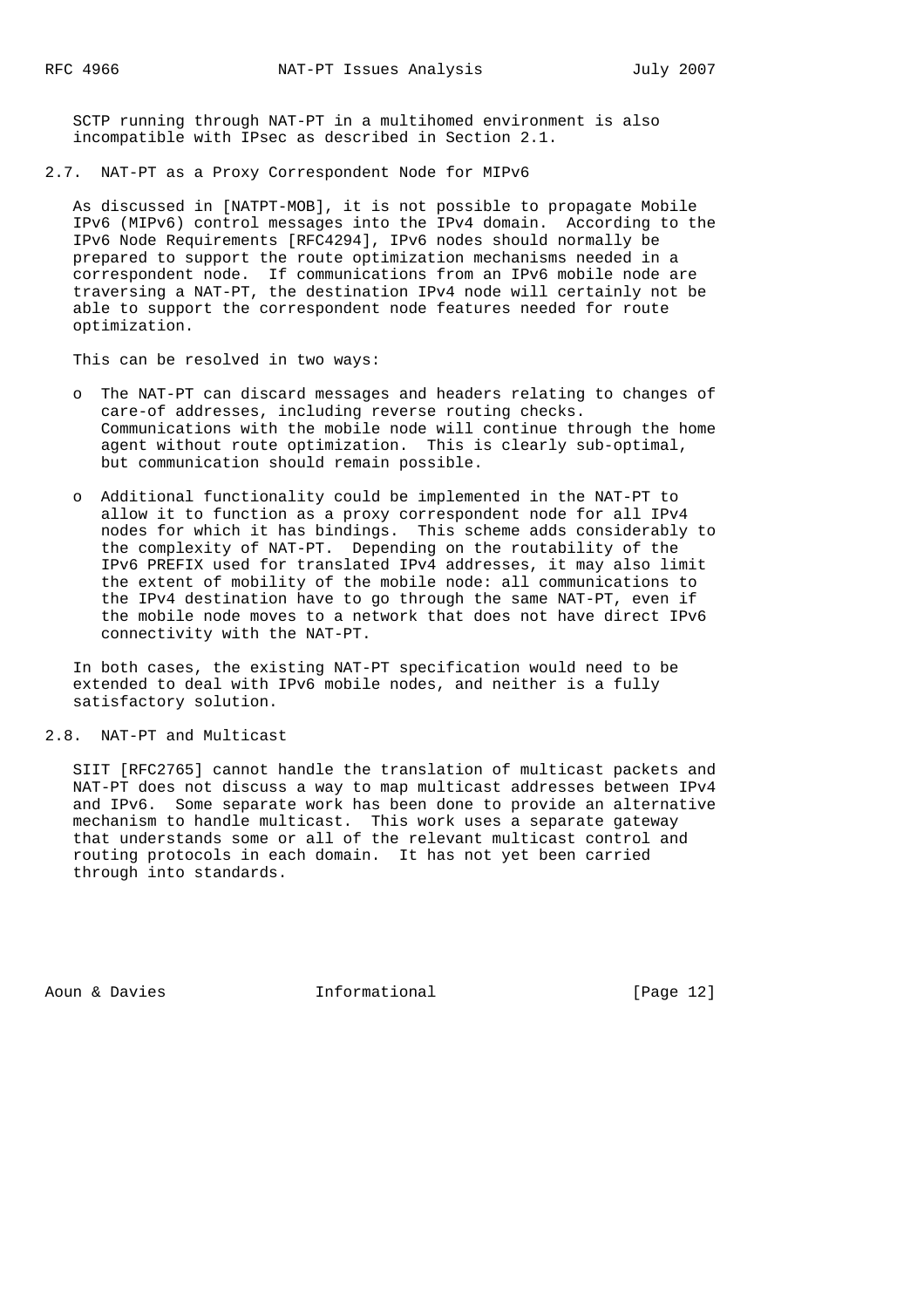A basic mechanism, which involves only IGMP on the IPv4 side and MLD on the IPv6 side, is described in 'An IPv6-IPv4 Multicast Translator based on IGMP/MLD Proxying (mtp)' [MTP]. A more comprehensive approach, which includes proxying of the multicast routing protocols, is described in 'An IPv4 - IPv6 multicast gateway' [MCASTGW]. Both approaches have several of the issues described in this section, notably issues with embedded addresses.

 [NATPT-SEC] identifies the possibility of a multiplicative reflection attack if the NAT-PT can be spoofed into creating a binding for a multicast address. This attack would be very hard to mount because routers should not forward packets with multicast addresses in the source address field. However, it highlights the possibility that a naively implemented DNS-ALG could create such bindings from spoofed DNS responses since [RFC2766] does not mention the need for checks on the types of addresses in these responses.

 The issues for NAT-PT and multicast reflect the fact that NAT-PT is at best a partial solution. Completing the translation solution to cater for multicast traffic is likely to carry a similar set of issues to the current unicast NAT-PT and may open up significant additional security risks.

3. Issues Exacerbated by the Use of DNS-ALG

3.1. Network Topology Constraints Implied by NAT-PT

 Traffic flow initiators in a NAT-PT environment are dependent on the DNS-ALG in the NAT-PT to provide the mapped address needed to communicate with the flow destination on the other side of the NAT-PT. Whether used for flows initiated in the IPv4 domain or the IPv6 domain, the NAT-PT has to be on the path taken by the DNS query sent by the flow initiator to the relevant DNS server; otherwise, the DNS query will not be modified and the response type will not be appropriate.

 The implication is that the NAT-PT box also has to be the default IPv6 router for the site so that the DNS-ALG is able to examine all DNS requests made over IPv6. On sites with both IPv6 and dual-stack nodes, this will result in all traffic flowing through the NAT-PT with consequent scalability concerns.

These constraints are described in more detail in [DNS-ALG-ISSUES].

 [DNS-ALG-SOL] proposes a solution for flows initiated from the IPv6 domain, but it appears that this solution still has issues.

Aoun & Davies **Informational** [Page 13]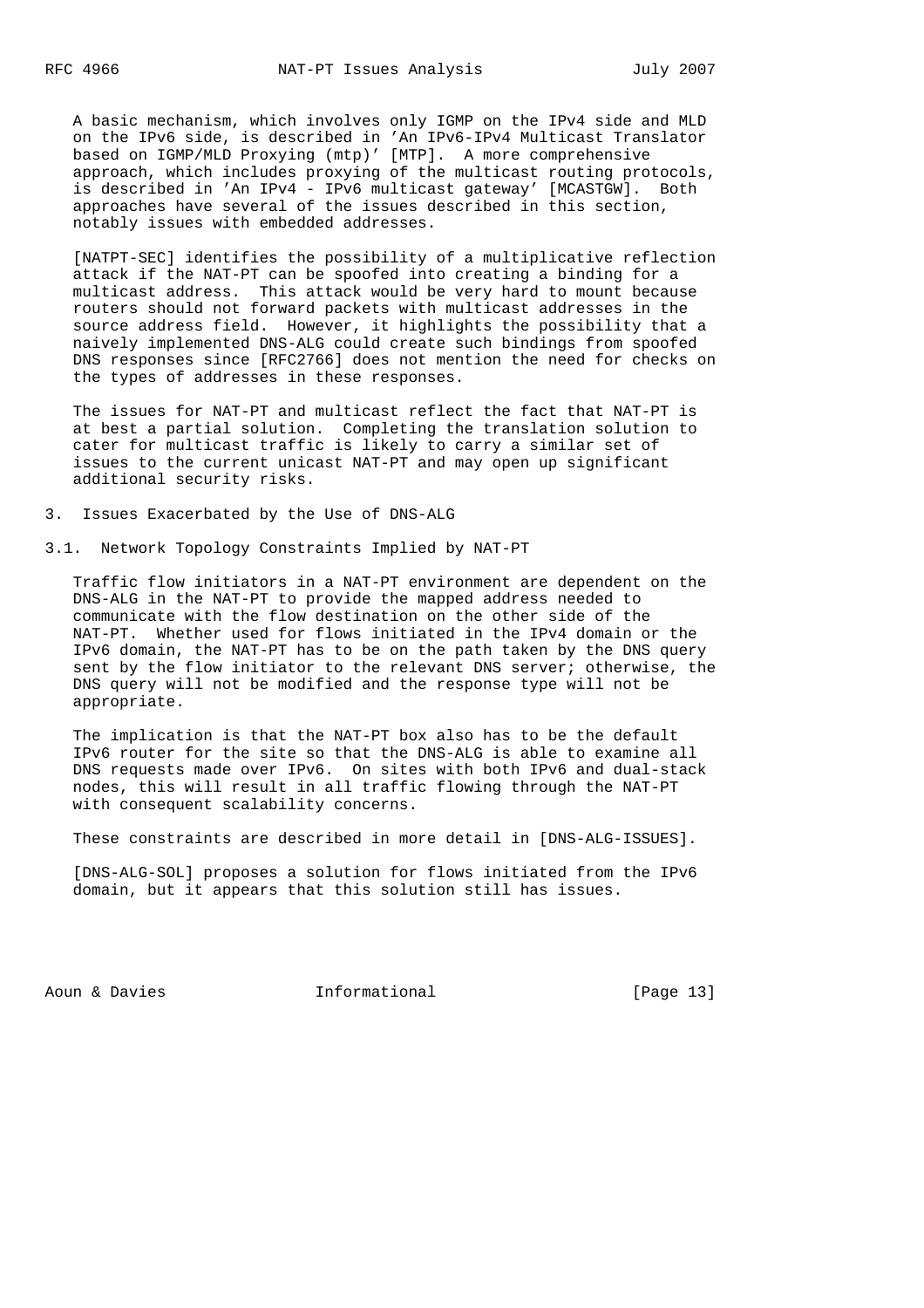For IPv6-only clients, the solution requires the use of a DNS server in the IPv4 domain, accessed via an IPv6 address which uses the NAT-PT PREFIX (see [RFC2766]). Queries to this server would necessarily pass through the NAT-PT. Dual-stack hosts would use a separate DNS server accessed through a normal IPv6 address. This removes the need for the NAT-PT box to be the default IPv6 gateway for the domain.

 The primary proposal suggests that the IPv6-only clients should use this DNS server for all queries. This is expensive on NAT-PT resources because requests relating to hosts with native IPv6 addresses would also use the NAT-PT DNS-ALG.

 The alternate suggestion to reduce this burden appears to be flawed: if IPv6-only clients are provided with a list of DNS servers including both the server accessed via NAT-PT and server(s) accessed natively via IPv6, the proposal suggests that the client could avoid using NAT-PT for hosts that have native IPv6 addresses.

 Unfortunately, for the alternate suggestion, there is no a priori way in which the initiator can decide which DNS server to use for a particular query. In the event that the initiator makes the wrong choice, the DNS query will return an empty list rather than failing to respond. With standard DNS logic, the initiator will not try alternative DNS servers because it has received a response. This means that the solution would consist of always using DNS servers having the NAT-PT PREFIX. This imposes the burden of always requiring the DNS RR (Resource Record) [RFC1035] translation.

 For flows initiated from the IPv4 network, the proposal recommends that the advertised DNS servers for the IPv6 network would have the IPv4 address of the NAT-PT. Again there is no deterministic way to choose the correct DNS server for each query resulting in the same issues as were raised for flows initiated from the IPv6 domain.

 Although the engineering workaround, just described, provides a partial solution to the topology constraints issue, it mandates that DNS queries and responses should still go through a NAT-PT even if there would normally be no reason to do so. This mandatory passage through the NAT-PT for all DNS requests will exacerbate the other DNS-related issues discussed in Section 3.4 and Section 4.1.

3.2. Scalability and Single Point of Failure Concerns

 As with traditional NAT, NAT-PT is a bottleneck in the network with significant scalability concerns. Furthermore, the anchoring of flows to a particular NAT-PT makes the NAT-PT a potential single

Aoun & Davies **Informational** [Page 14]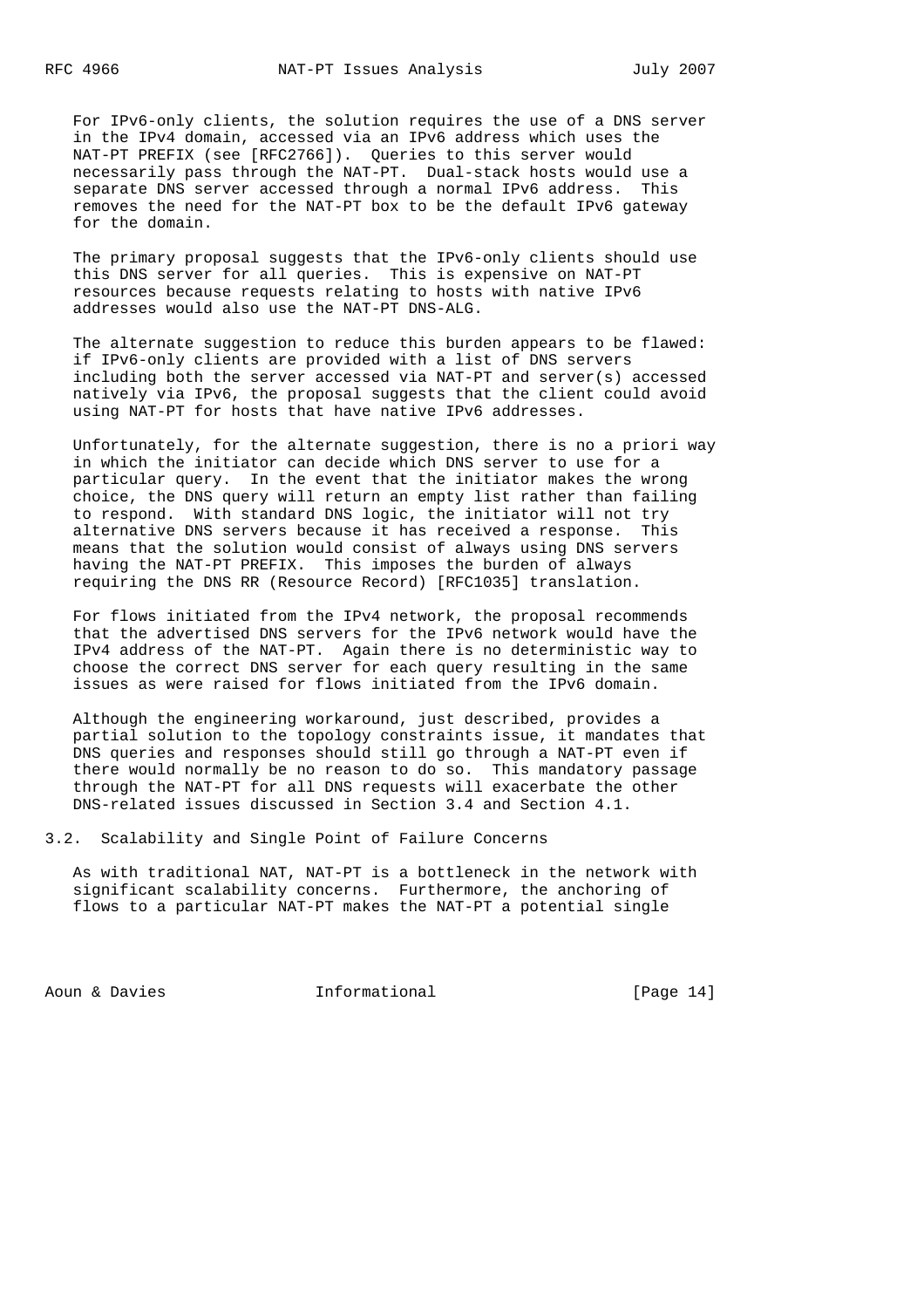point of failure in the network. The addition of the DNS-ALG in NAT-PT further increases the scalability concerns.

 Solutions to both problems have been envisaged using collections of cooperating NAT-PT boxes, but such solutions require coordination and state synchronization, which has not yet been standardized and again adds to the functional and operational complexity of NAT-PT. One such solution is described in [MUL-NATPT].

 As with traditional NAT, the concentration of flows through NAT-PT and the legitimate modification of packets in the NAT-PT make NAT-PTs enticing targets for security attacks.

### 3.3. Issues with Lack of Address Persistence

 Using the DNS-ALG to create address bindings requires that the translated address returned by the DNS query is used for communications before the NAT-PT binding state is timed out (see Section 2.3). Applications will not normally be aware of this constraint, which may be different from the existing lifetime of DNS query responses. This could lead to "difficult to diagnose" problems with applications.

 Additionally, the DNS-ALG needs to determine the initial lifetime of bindings that it creates. As noted in Section 2.3, this may need to be determined heuristically. The DNS-ALG does not know which protocol the mapping is to be used for, and so needs another way to determine the initial lifetime. This could be tied to the DNS response lifetime, but that might open up additional DoS attack possibilities if very long binding lifetimes are allowed. Also, the lifetime should be adjusted once the NAT-PT determines which protocol is being used with the binding.

 As with traditional NATs (see Section 2.5 of [RFC3027]), NAT-PT will most likely break applications that require address mapping to be retained across contiguous sessions. These applications require the IPv4 to IPv6 address mapping to be retained between sessions so the same mapped address may be reused for subsequent session interactions. NAT-PT cannot know this requirement and may reassign the previously used mapped address to different hosts between sessions.

 Trying to keep NAT-PT from discarding an address mapping would require either a NAT-PT extension protocol that would allow the application to request the NAT-PT device to retain the mappings, or an extended ALG (which has all the issues discussed in Section 2.1) that can interact with NAT-PT to keep the address mapping from being discarded after a session.

Aoun & Davies **Informational** [Page 15]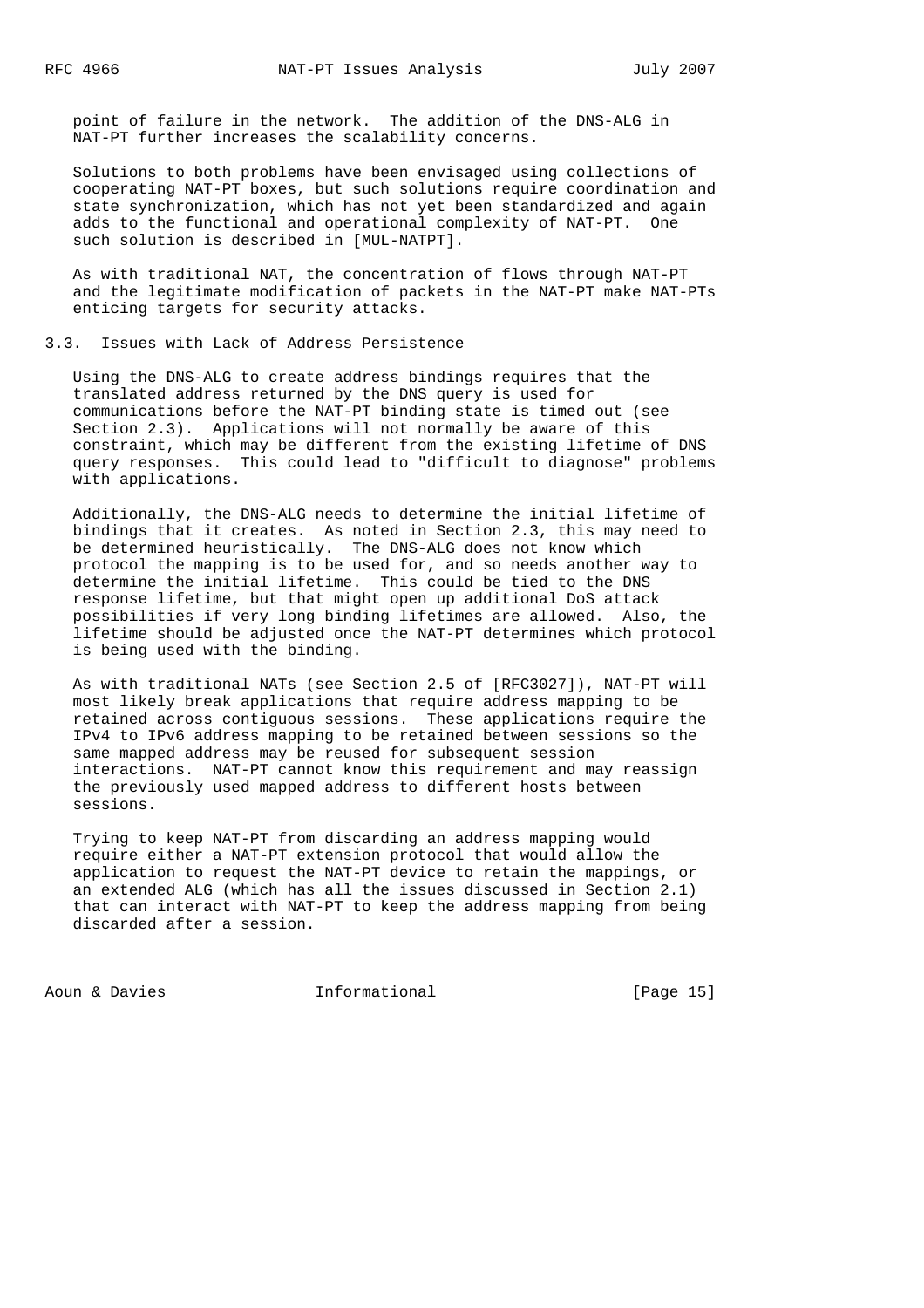### 3.4. DoS Attacks on Memory and Address/Port Pools

 As discussed in Section 2.3, a NAT-PT may create dynamic NAT bindings, each of which consumes memory resources as well as an address (or port if NAPT-PT is used) from an address (or port) pool. A number of documents, including [RFC2766] and [NATPT-SEC] discuss the possible denial of service (DoS) attacks on basic NAT-PT and NAPT-PT that would result in a resource depletion associated with address and port pools. NAT-PT does not specify any authentication mechanisms; thus, an attacker may be able to create spurious bindings by spoofing addresses in packets sent through NAT-PT. The attack is more damaging if the attacker is able to spoof protocols with long binding timeouts (typically used for TCP).

 The use of the DNS-ALG in NAT-PT introduces another vulnerability that can result in resource depletion. The attack identified in [DNS-ALG-ISSUES] exploits the use of DNS queries traversing NAT-PT to create dynamic bindings. Every time a DNS query is sent through the NAT-PT, the NAT-PT may create a new basic NAT-PT or NAPT-PT binding without any end-host authentication or authorization mechanisms. This behavior could lead to a serious DoS attack on both memory and address or port pools. Address spoofing is not required for this attack to be successful.

 [DNS-ALG-SOL] proposes to mitigate the DoS attack by using Access Control Lists (ACLs) and static binds, which increases the operational cost and may not always be practical.

 The ideal mitigation solution would be to disallow dynamically created binds until authentication and authorization of the end-host needing the protocol translation has been carried out. This would require that the proper security infrastructure be in place to support the authentication and authorization, which increases the network operational complexity.

- 4. Issues Directly Related to Use of DNS-ALG
- 4.1. Address Selection Issues when Communicating with Dual-Stack End- Hosts

 [DNS-ALG-ISSUES] discusses NAT-PT DNS-ALG issues with regard to address selection. As specified in [RFC2766], the DNS-ALG returns AAAA Resource Records (RRs) from two possible sources, to the IPv6 host that has made an AAAA DNS query.

 If the query relates to a dual-stack host, the query will return both the native IPv6 address(es) and the translated IPv4 address(es) in AAAA RRs. Without additional information, the IPv6 host address

Aoun & Davies **Informational** [Page 16]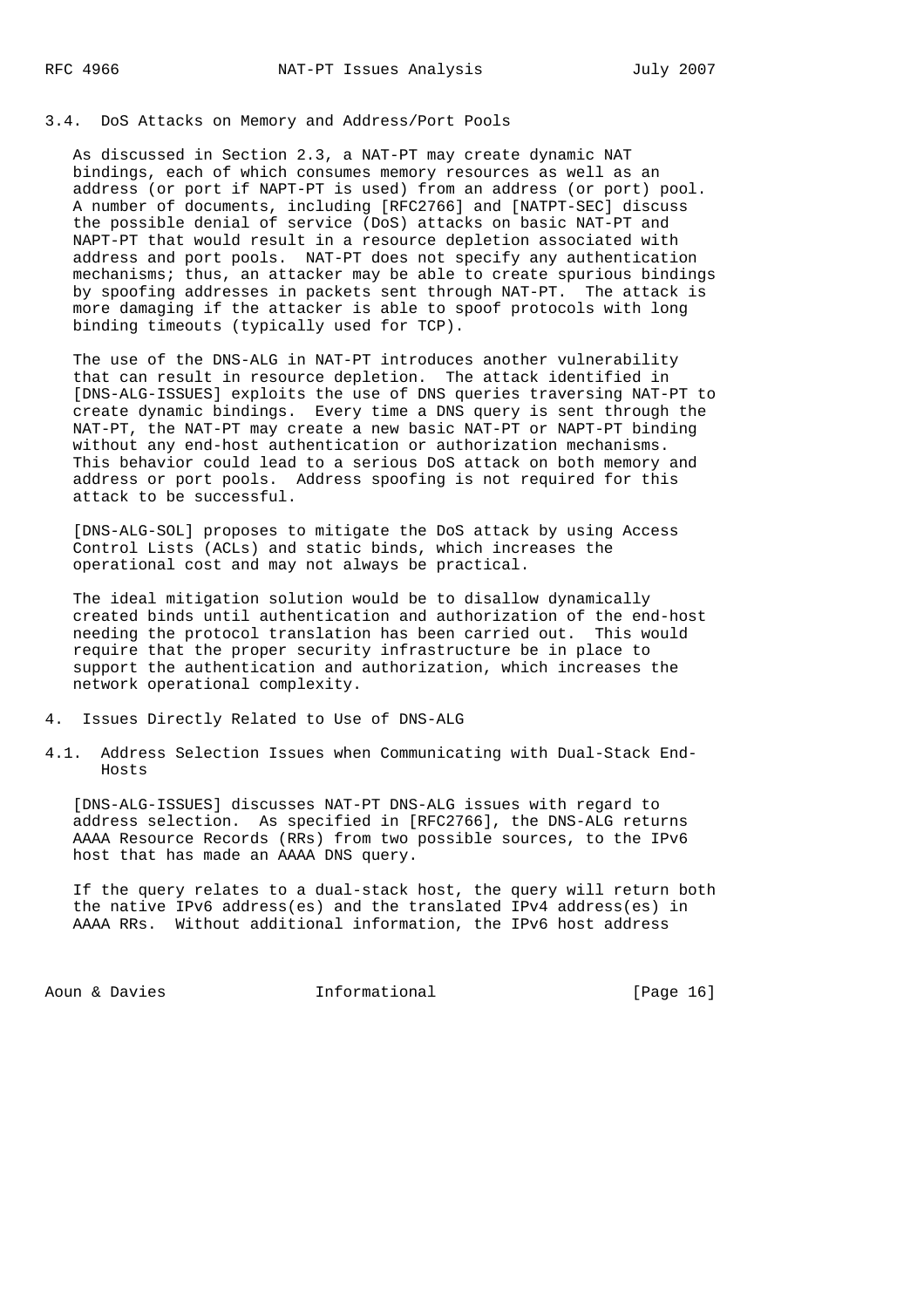selection may pick a translated IPv4 address instead of selecting the more appropriate native IPv6 address. Under some circumstances, the address selection algorithms [RFC3484] will always prefer the translated address over the native IPv6 address; this is obviously undesirable.

 [DNS-ALG-SOL] proposes a solution that involves modification to the NAT-PT specification intended to return only the most appropriate address(es) to an IPv6 capable host as described below:

- o When a DNS AAAA query traverses the NAT-PT DNS-ALG, the NAT-PT will forward the query to the DNS server in the IPv4 domain unchanged, but using IPv4 transport. The following two results can occur:
	- \* If the authoritative DNS server has one or more AAAA records, it returns them. The DNS-ALG then forwards this response to the IPv6 host and does not send an A query as the standard NAT-PT would do.
	- \* Otherwise, if the DNS server does not understand the AAAA query or has no AAAA entry for the host, it will return an error. The NAT-PT DNS-ALG will intercept the error or empty return and send an A query for the same host. If this query returns an IPv4 address, the ALG creates a binding and synthesizes a corresponding AAAA record, which it sends back to the IPv6 host.
- o The NAT-PT thus forwards the result of the first successful DNS response back to the end-host or an error if neither succeeds. Consequently, only AAAA RRs from one source will be provided instead of two as specified in [RFC2766], and it will contain the most appropriate address for a dual-stack or IPv6-only querier.

There is, however, still an issue with the proposed solution:

 o The DNS client may timeout the query if it doesn't receive a response in time. This is more likely than for queries not passing through a DNS ALG because the NAT-PT may have to make two separate, sequential queries of which the client is not aware. It may be possible to reduce the response time by sending the two queries in parallel and ignoring the result of the A query if the AAAA returns one or more addresses. However, it is still necessary to delay after receiving the first response to determine if a second is coming, which may still trigger the DNS client timeout.

Aoun & Davies **Informational** [Page 17]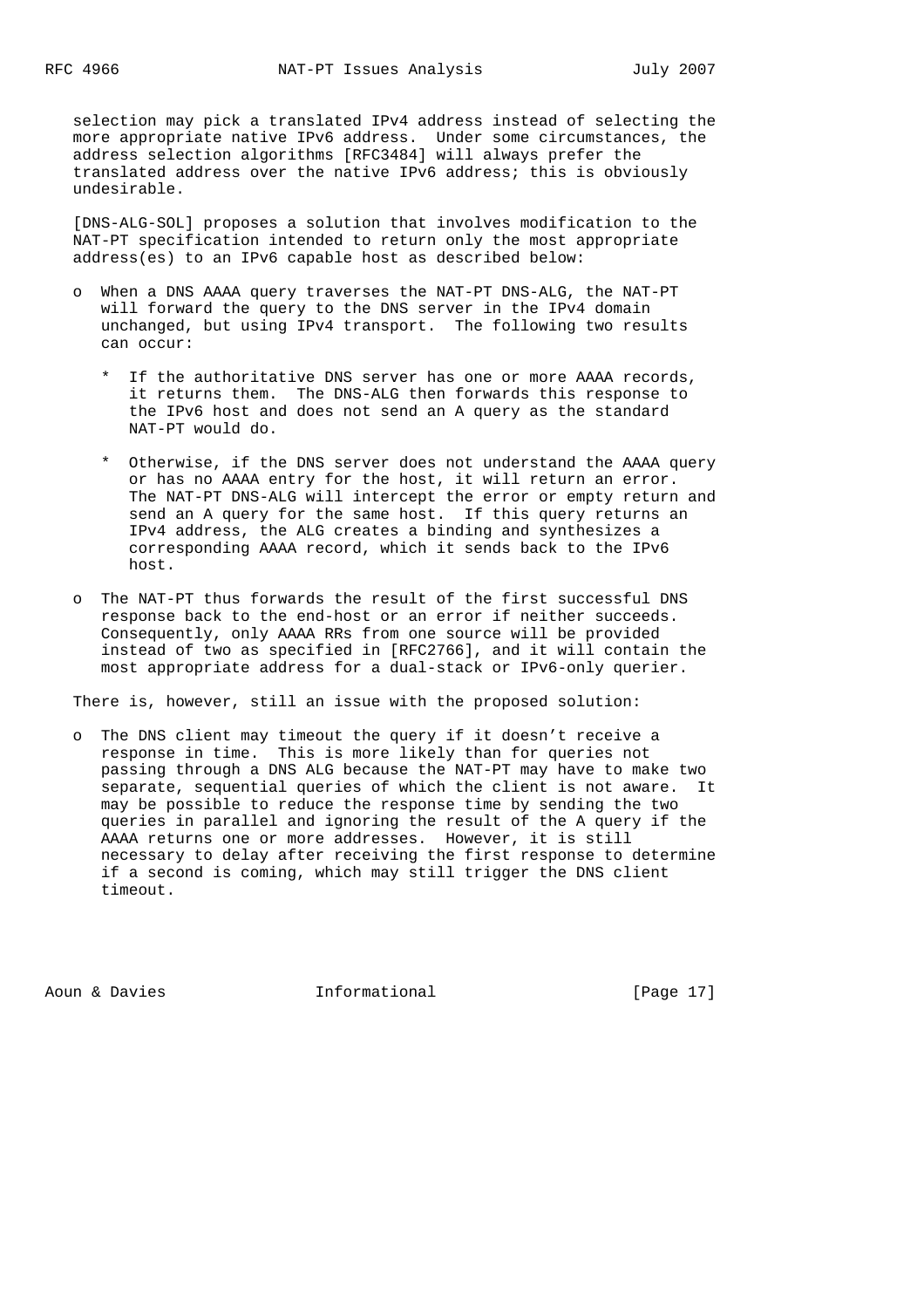Unfortunately, the two queries cannot be combined in a single DNS request (all known DNS servers only process a single DNS query per request message because of difficulties expressing authoritativeness for arbitrary combinations of requests).

 An alternative solution would be to allow the IPv6 host to use the NAT-PT PREFIX [RFC2766] within its address selection policies and to assign it a low selection priority. This solution requires an automatic configuration of the NAT-PT PREFIX as well as its integration within the address selection policies. The simplest way to integrate this automatic configuration would be through a configuration file download (in case the host or Dynamic Host Configuration Protocol for IPv6 (DHCPv6) server did not support vendor options and to avoid a standardization effort on the NAT-PT PREFIX option). This solution does not require any modification to the NAT-PT specification.

 Neither of these solutions resolves a second issue related to address selection that is identified in [DNS-ALG-ISSUES]. Applications have no way of knowing that the IPv6 address returned from the DNS-ALG is not a 'real' IPv6 address, but a translated IPv4 address. The application may therefore, be led to believe that it has end-to-end IPv6 connectivity with the destination. As a result, the application may use IPv6-specific options that are not supported by NAT-PT. This issue is closely related to the issue described in Section 4.2 and the discussion in Section 5.

## 4.2. Non-Global Validity of Translated RR Records

 Some applications propagate information records retrieved from DNS to other applications. The published semantics of DNS imply that the results will be consistent to any user for the duration of the attached lifetime. RR records translated by NAT-PT violate these semantics because the retrieved addresses are only usable for communications through the translating NAT-PT.

 Applications that pass on retrieved DNS records to other applications will generally assume that they can rely on the passed on addresses to be usable by the receiving application. This may not be the case if the receiving application is on another node, especially if it is not in the domain served by the NAT-PT that generated the translation.

Aoun & Davies **Informational** [Page 18]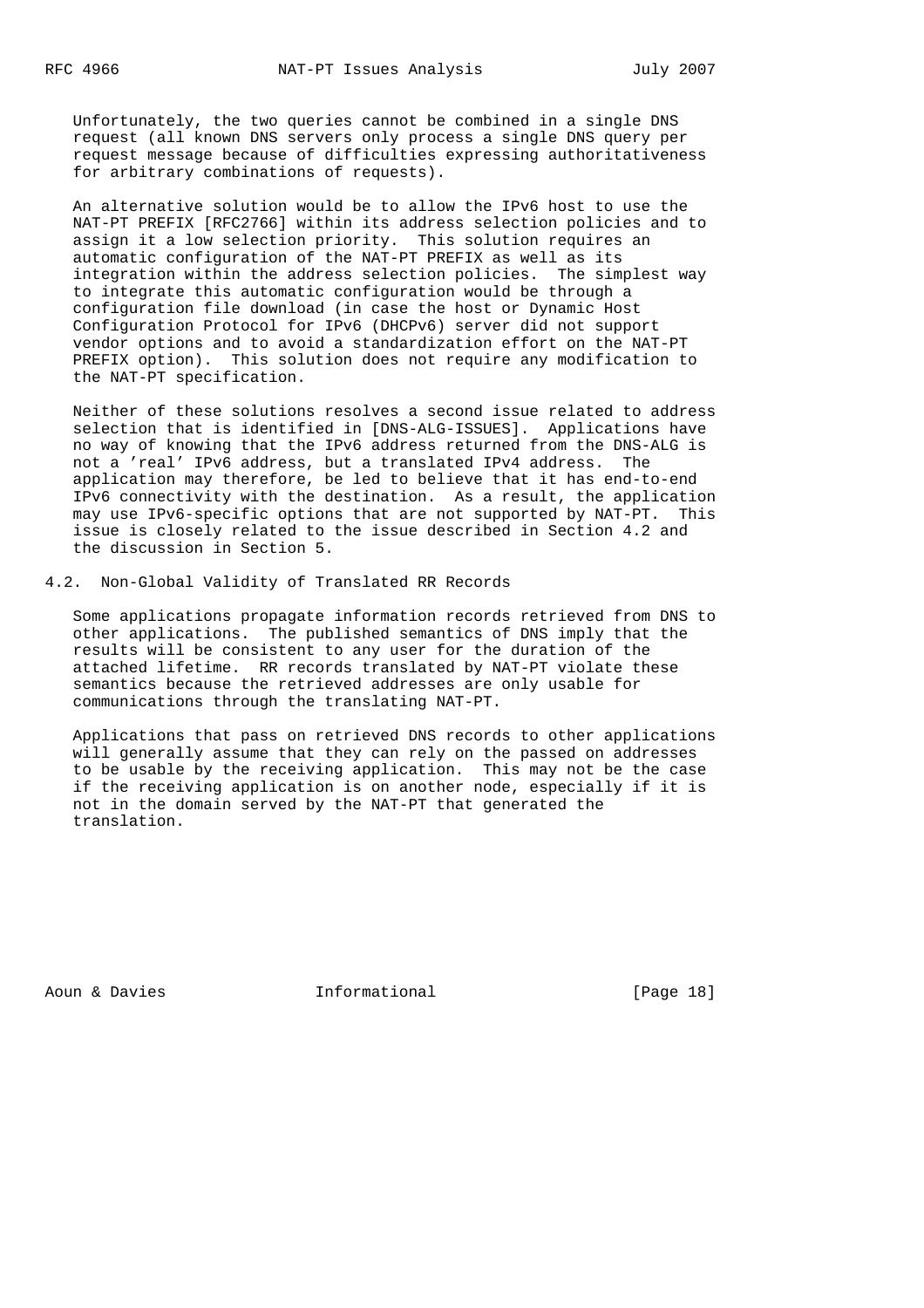## 4.3. Inappropriate Translation of Responses to A Queries

 Some applications running on dual-stack nodes may wish to query the IPv4 address of a destination. If the resulting A query passes through the NAT-PT DNS-ALG, the DNS-ALG will translate the response inappropriately into a AAAA record using a translated address. This happens because the DNS-ALG specified in [RFC2766] operates statelessly and hence has no memory of the IPv6 query that induced the A request on the IPv4 side. The default action is to translate the response.

 The specification of NAT-PT could be modified to maintain a minimal state about queries passed through the DNS-ALG, and hence to respond correctly to A queries as well as AAAA queries.

### 4.4. DNS-ALG and Multi-Addressed Nodes

 Many IPv6 nodes, especially in multihomed situations but also in single homed deployments, can expect to have multiple global addresses. The same may be true for multihomed IPv4 nodes. Responses to DNS queries for these nodes will normally contain all these addresses. Since the DNS-ALG in the NAT-PT has no knowledge which of the addresses can or will be used by the application issuing the query, it is obliged to translate all of them.

 This could be a significant drain on resources in both basic NAT-PT and NAPT-PT, as bindings will have to be created for each address.

 When using SCTP in a multihomed network, the problem is exacerbated if multiple NAT-PTs translate multiple addresses. Also, it is not clear that SCTP will actually look up all the destination IP addresses via DNS, so that bindings may not be in place when packets arrive.

### 4.5. Limitations on Deployment of DNS Security Capabilities

 Secure DNS (DNSSEC) [RFC4033] uses public key cryptographic signing to authenticate DNS responses. The DNS-ALG modifies DNS query responses traversing the NAT-PT in both directions, which would invalidate the signatures as (partially) described in Section 7.5 of [RFC2766].

 Workarounds have been proposed, such as making the DNS-ALG behave like a secure DNS server. This would need to be done separately for both the IPv6 and IPv4 domains. This is operationally very complex and there is a risk that the server could be mistaken for a conventional DNS server. The NAT-PT specification would have to be altered to implement any such workaround.

Aoun & Davies **Informational** [Page 19]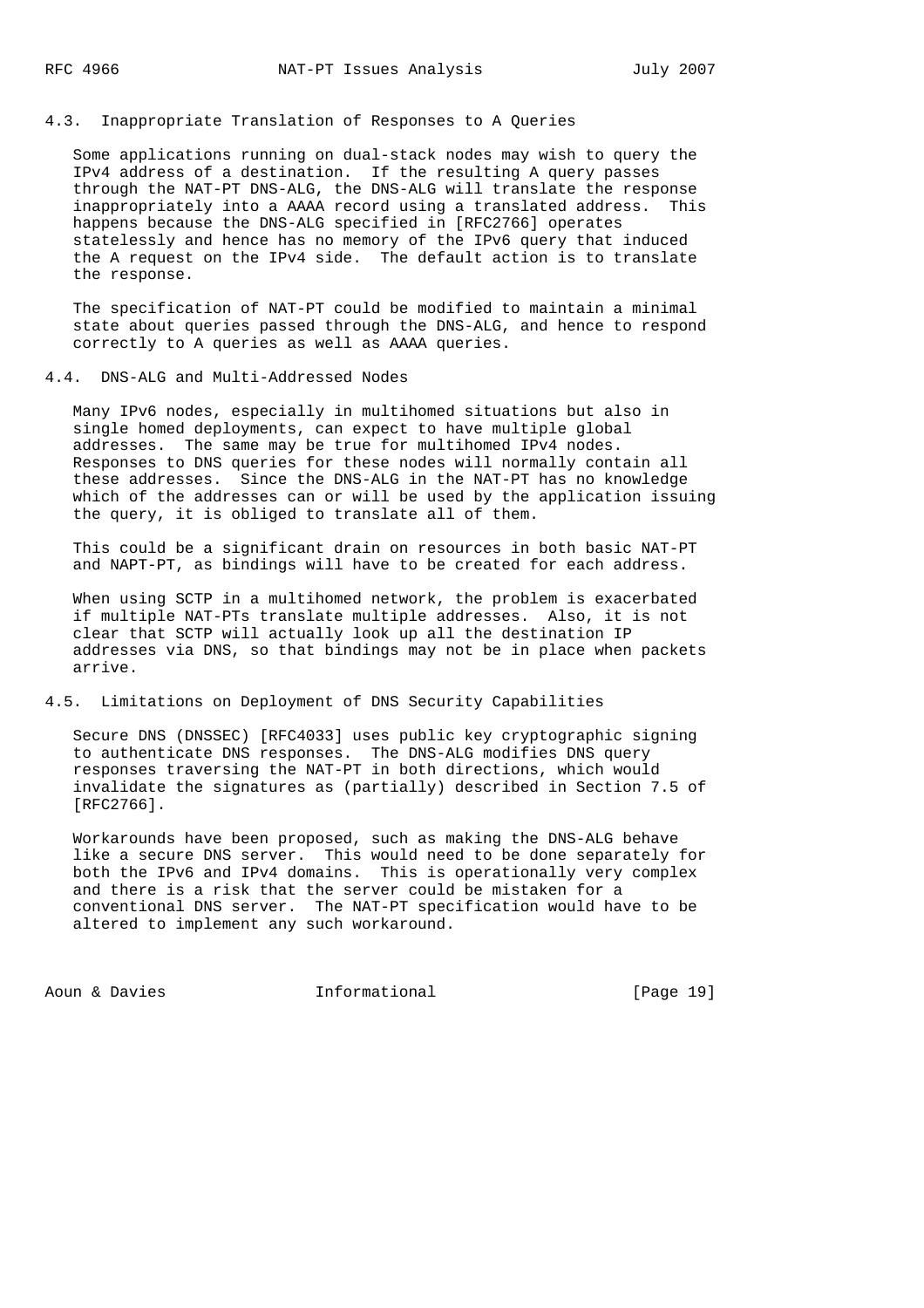Hence, DNSSEC is not deployable in domains that use NAT-PT as currently specified. Widespread deployment of NAT-PT would become a serious obstacle to the large scale deployment of DNSSEC.

5. Impact on IPv6 Application Development

 One of the major design goals for IPv6 is to restore the end-to-end transparency of the Internet. Therefore, because IPv6 may be expected to remove the need for NATs and similar impediments to transparency, developers creating applications to work with IPv6 may be tempted to assume that the complex expedients that might have been needed to make the application work in a 'NATted' IPv4 environment are not required.

 Consequently, some classes of applications (e.g., peer-to-peer) that would need special measures to manage NAT traversal, including special encapsulations, attention to binding lifetime, and provision of keepalives, may build in assumptions on whether IPv6 is being used or not. Developers would also like to exploit additional capabilities of IPv6 not available in IPv4.

 NAT-PT as specified in [RFC2766] is intended to work autonomously and be transparent to applications. Therefore, there is no way for application developers to discover that a path contains a NAT-PT.

 If NAT-PT is deployed, applications that have assumed a NAT-free IPv6 environment may break when the traffic passes through a NAT-PT. This is bad enough, but requiring developers to include special capabilities to work around what is supposed to be a temporary transition 'aid' is even worse. Finally, deployment of NAT-PT is likely to inhibit the development and use of additional IPv6 capabilities enabled by the flexible extension header system in IPv6 packets.

 Some of these deleterious effects could possibly be alleviated if applications could discover the presence of NAT-PT boxes on paths in use, allowing the applications to take steps to workaround the problems. However, requiring applications to incorporate extra code to workaround problems with a transition aid still seems to be a very bad idea: the behavior of the application in native IPv6 and NAT-PT environments would be likely to be significantly different.

#### 6. Security Considerations

 This document summarizes security issues related to the NAT-PT [RFC2766] specification. Security issues are discussed in various sections:

Aoun & Davies **Informational** [Page 20]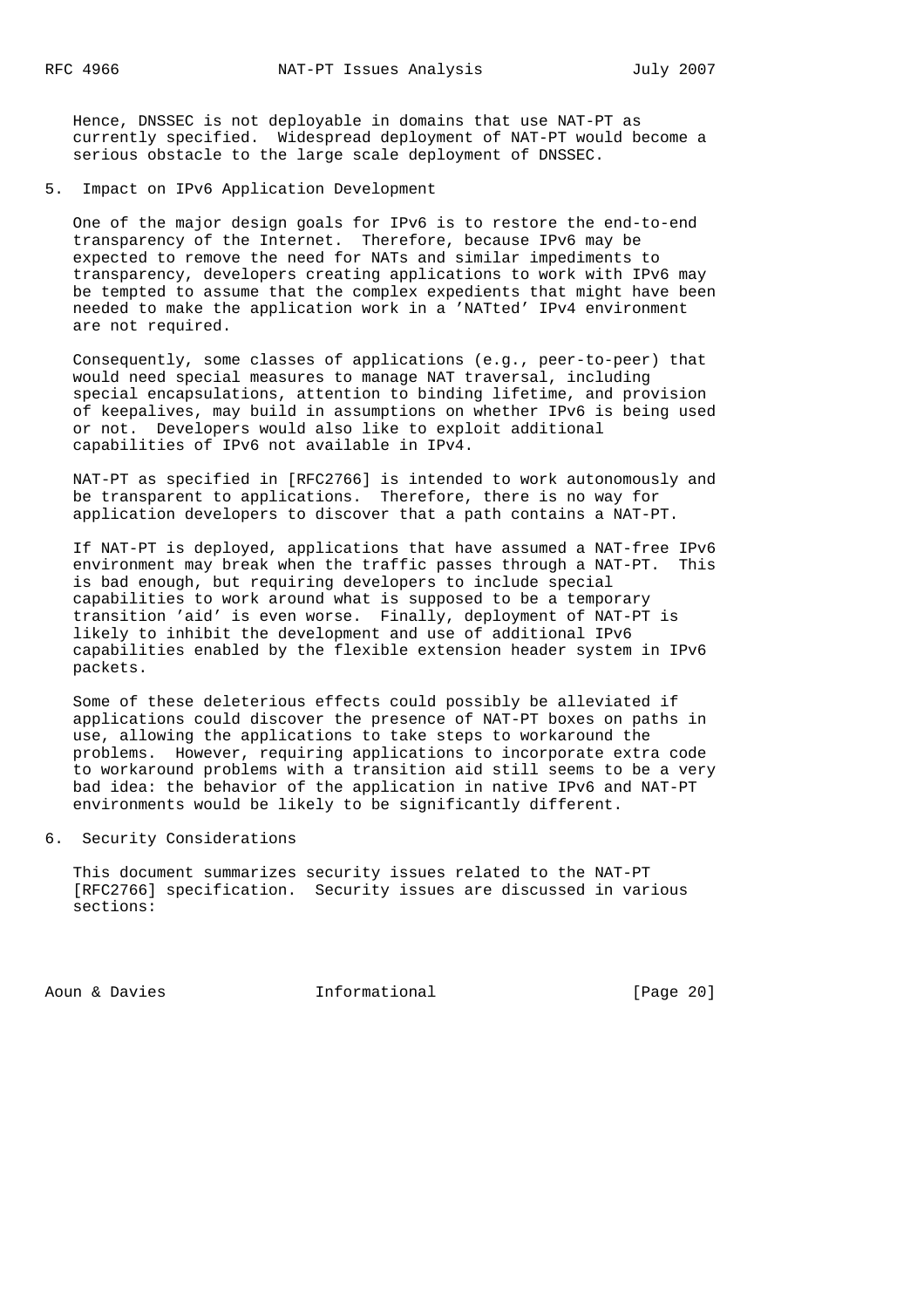- o Section 2.1 discusses how IPsec AH (transport and tunnel mode) and IPsec ESP transport mode are broken by NAT-PT (when IPsec UDP encapsulation is not used [RFC3498]) and authentication and encryption are generally incompatible with NAT-PT.
- o Section 2.5 discusses possible fragmentation related security attacks on NAT-PT.
- o Section 2.8 discusses security issues related to multicast addresses and NAT-PT.
- o Section 3.3 highlights that NAT-PT is an enticing nexus for security attacks.
- o Section 3.4 discusses possible NAT-PT DoS attacks on both memory and address/port pools.
- o Section 4.5 discusses why NAT-PT is incompatible with DNSSEC [RFC4033] and how deployment of NAT-PT may inhibit deployment of DNSSEC.
- 7. Conclusion

 This document has discussed a number of significant issues with NAT-PT as defined in [RFC2766]. From a deployment perspective, 3GPP networks are currently the only 'standardised' scenario where NAT-PT is envisaged as a potential mechanism to allow communication between an IPv6-only host and an IPv4-only host as discussed in the 3GPP IPv6 transition analysis [RFC4215]. But RFC 4215 recommends that the generic form of NAT-PT should not be used and that modified forms should only be used under strict conditions. Moreover, it documents a number of caveats and security issues specific to 3GPP. In addition, NAT-PT has seen some limited usage for other purposes.

 Although some of the issues identified with NAT-PT appear to have solutions, many of the solutions proposed require significant alterations to the existing specification and would likely increase operational complexity. Even if these solutions were applied, we have shown that NAT-PT still has significant, irresolvable issues and appears to have limited applicability. The potential constraints on the development of IPv6 applications described in Section 5 are particularly undesirable. It appears that alternatives to NAT-PT exist to cover the circumstances where NAT-PT has been suggested as a solution, such as the use of application proxies in 3GPP scenarios [RFC4215]

 However, it is clear that in some circumstances an IPv6-IPv4 protocol translation solution may be a useful transitional solution,

Aoun & Davies **Informational** [Page 21]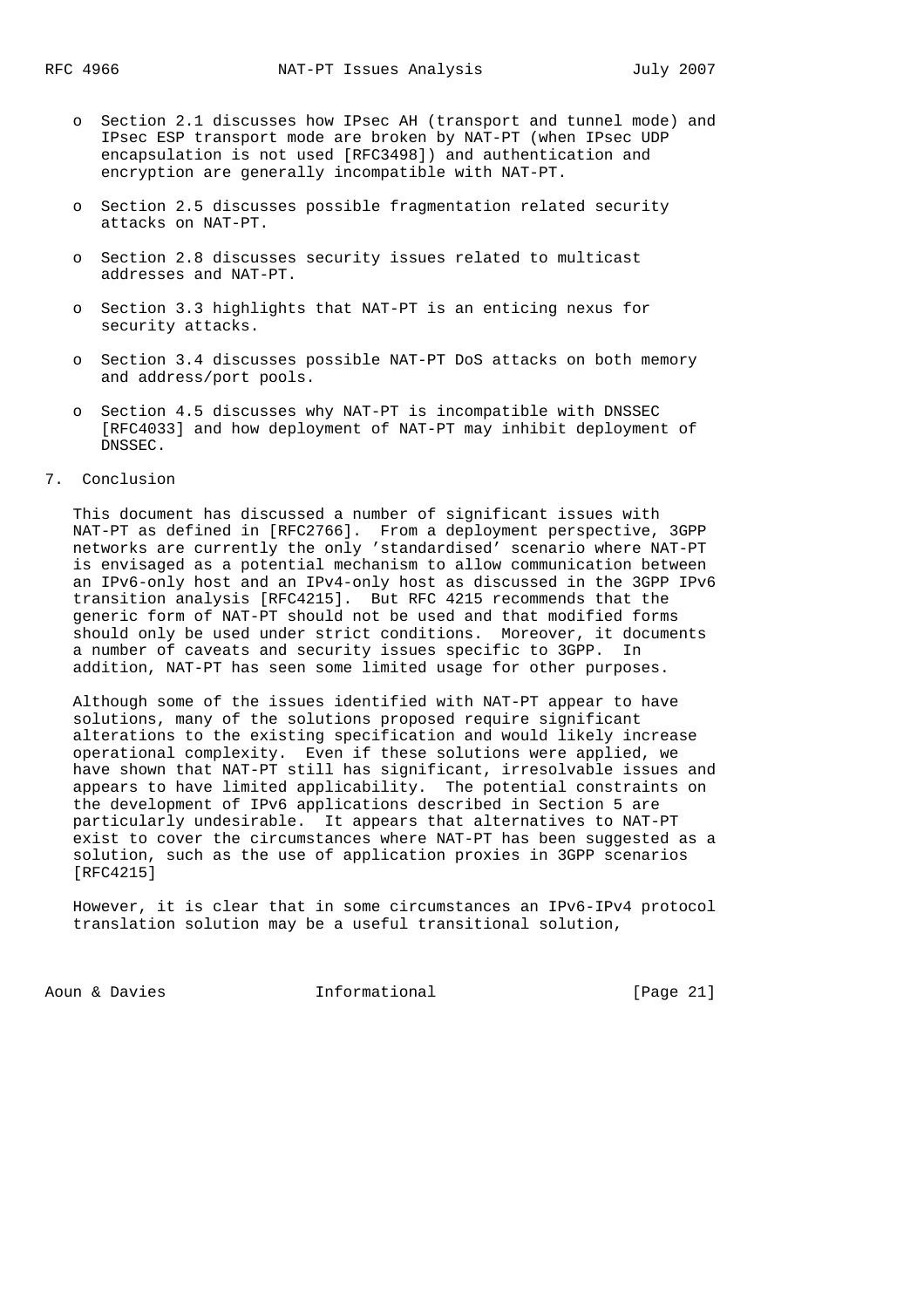particularly in more constrained situations where the translator is not required to deal with traffic for a wide variety of protocols that are not determined in advance. Therefore, it is possible that a more limited form of NAT-PT could be defined for use in specific situations.

Accordingly, we recommend that:

- o the IETF no longer suggest its usage as a general IPv4-IPv6 transition mechanism in the Internet, and
- o RFC 2766 is moved to Historic status to limit the possibility of it being deployed inappropriately.
- 8. Acknowledgments

 This work builds on a large body of existing work examining the issues and applicability of NAT-PT: the work of the authors of the documents referred to in Section 1 has been extremely useful in creating this document. Particular thanks are due to Pekka Savola for rapid and thorough review of the document.

- 9. References
- 9.1. Normative References
	- [RFC2765] Nordmark, E., "Stateless IP/ICMP Translation Algorithm (SIIT)", RFC 2765, February 2000.
	- [RFC2766] Tsirtsis, G. and P. Srisuresh, "Network Address Translation - Protocol Translation (NAT-PT)", RFC 2766, February 2000.
	- [RFC2663] Srisuresh, P. and M. Holdrege, "IP Network Address Translator (NAT) Terminology and Considerations", RFC 2663, August 1999.
	- [RFC3027] Holdrege, M. and P. Srisuresh, "Protocol Complications with the IP Network Address Translator", RFC 3027, January 2001.
	- [RFC3314] Wasserman, M., "Recommendations for IPv6 in Third Generation Partnership Project (3GPP) Standards", RFC 3314, September 2002.
	- [RFC3484] Draves, R., "Default Address Selection for Internet Protocol version 6 (IPv6)", RFC 3484, February 2003.

Aoun & Davies **Informational** [Page 22]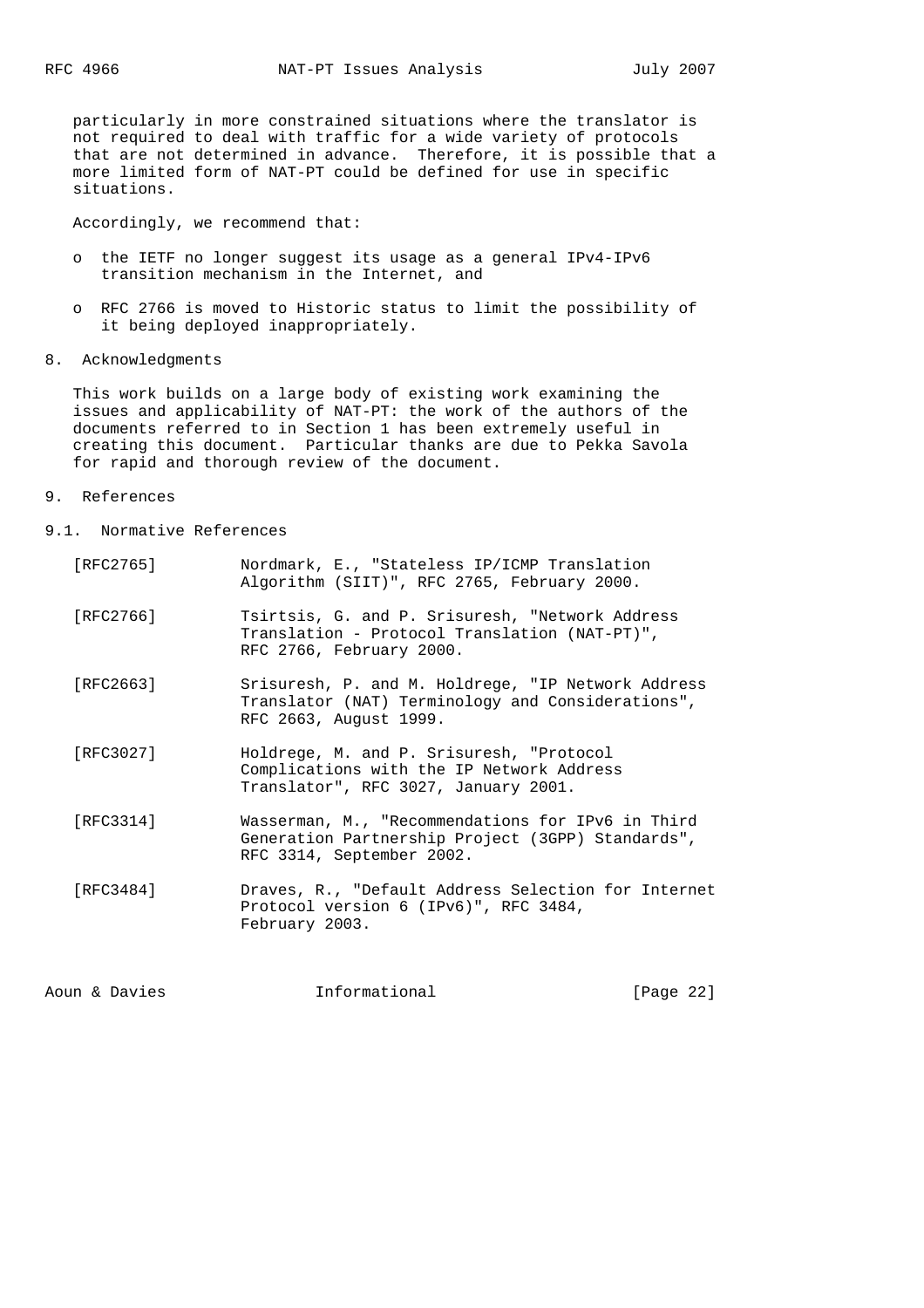RFC 4966 **NAT-PT** Issues Analysis July 2007 [RFC1035] Mockapetris, P., "Domain names - implementation and specification", STD 13, RFC 1035, November 1987. [RFC4294] Loughney, J., "IPv6 Node Requirements", RFC 4294, April 2006. [RFC4215] Wiljakka, J., "Analysis on IPv6 Transition in Third Generation Partnership Project (3GPP) Networks", RFC 4215, October 2005. [RFC4033] Arends, R., Austein, R., Larson, M., Massey, D.,

#### 9.2. Informative References

 [RFC1858] Ziemba, G., Reed, D., and P. Traina, "Security Considerations for IP Fragment Filtering", RFC 1858, October 1995.

and S. Rose, "DNS Security Introduction and

Requirements", RFC 4033, March 2005.

 [RFC3128] Miller, I., "Protection Against a Variant of the Tiny Fragment Attack (RFC 1858)", RFC 3128, June 2001.

- [RFC2960] Stewart, R., Xie, Q., Morneault, K., Sharp, C., Schwarzbauer, H., Taylor, T., Rytina, I., Kalla, M., Zhang, L., and V. Paxson, "Stream Control Transmission Protocol", RFC 2960, October 2000.
- [RFC3498] Kuhfeld, J., Johnson, J., and M. Thatcher, "Definitions of Managed Objects for Synchronous Optical Network (SONET) Linear Automatic Protection Switching (APS) Architectures", RFC 3498, March 2003.
- [NATP-APP] Satapati, S., "NAT-PT Applicability", Work in Progress, October 2003.
- [DNS-ALG-ISSUES] Durand, A., "Issues with NAT-PT DNS ALG in RFC2766", Work in Progress, February 2002.
- [DNS-ALG-SOL] Hallingby, P. and S. Satapati, "NAT-PT DNS ALG solutions", Work in Progress, July 2002.
- [NATPT-MOB] Shin, M. and J. Lee, "Considerations for Mobility Support in NAT-PT", Work in Progress, July 2005.

Aoun & Davies **Informational** [Page 23]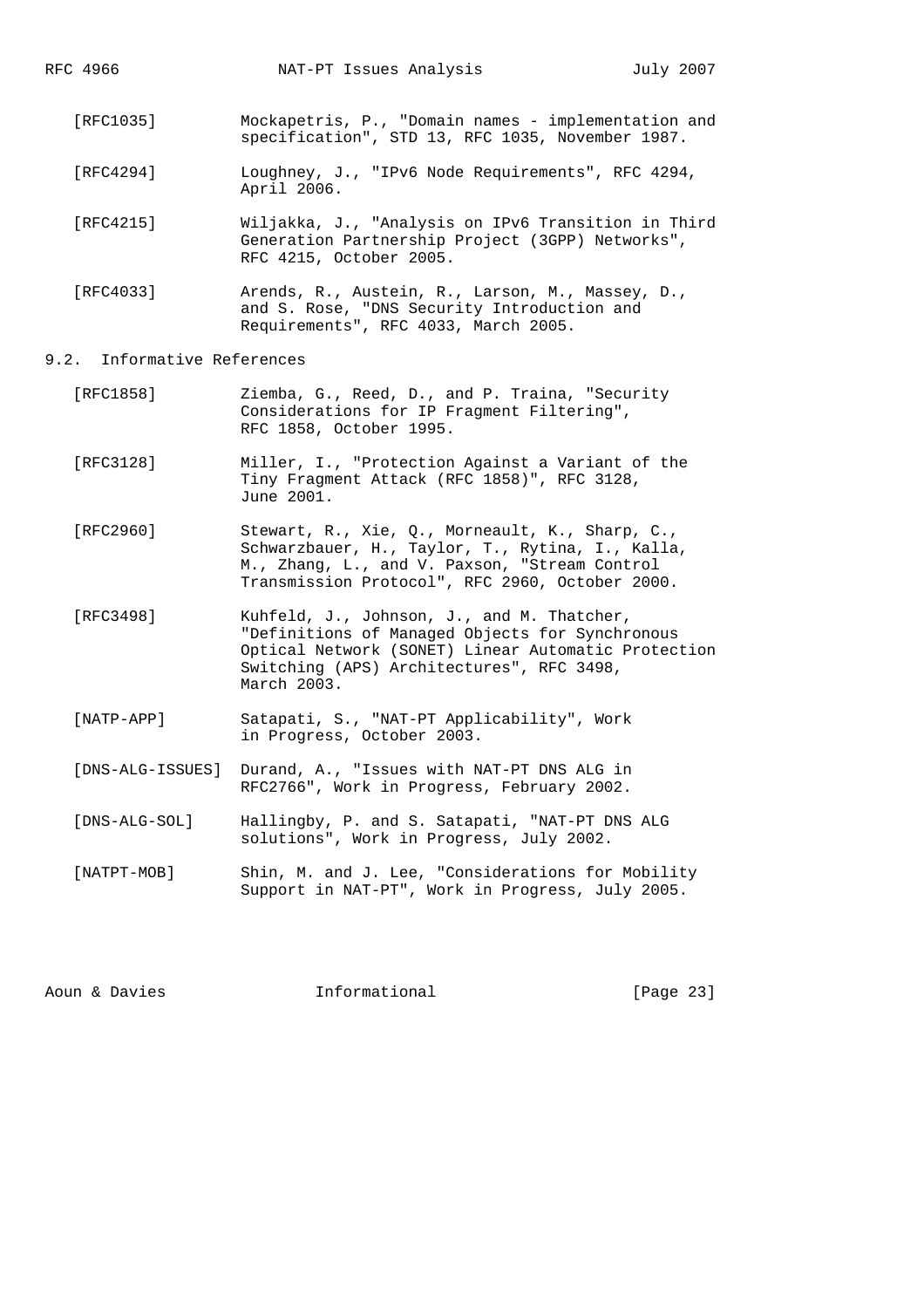RFC 4966 **NAT-PT** Issues Analysis July 2007 [NATPT-SEC] Okazaki, S. and A. Desai, "NAT-PT Security Considerations", Work in Progress, June 2003. [TRANS-ISSUES] Pol, R., Satapati, S., and S. Sivakumar, "Issues when translating between IPv4 and IPv6", Work in Progress, January 2003. [3GPP-TRANS] Malki, K., "IPv6-IPv4 Translation mechanism for SIP-based services in Third Generation Partnership Project (3GPP) Networks", Work in Progress, December 2003. [MTP] Tsuchiya, K., Higuchi, H., Sawada, S., and S. Nozaki, "An IPv6/IPv4 Multicast Translator based on IGMP/MLD Proxying (mtp)", Work in Progress, February 2003. [MCASTGW] Venaas, S., "An IPv4 - IPv6 multicast gateway", Work in Progress, February 2003.

 [MUL-NATPT] Park, S., "Scalable mNAT-PT Solution", Work in Progress, May 2003.

Authors' Addresses

 Cedric Aoun Energize Urnet Paris France

EMail: ietf@energizeurnet.com

 Elwyn B. Davies Folly Consulting Soham, Cambs UK

 Phone: +44 7889 488 335 EMail: elwynd@dial.pipex.com

Aoun & Davies **Informational** [Page 24]